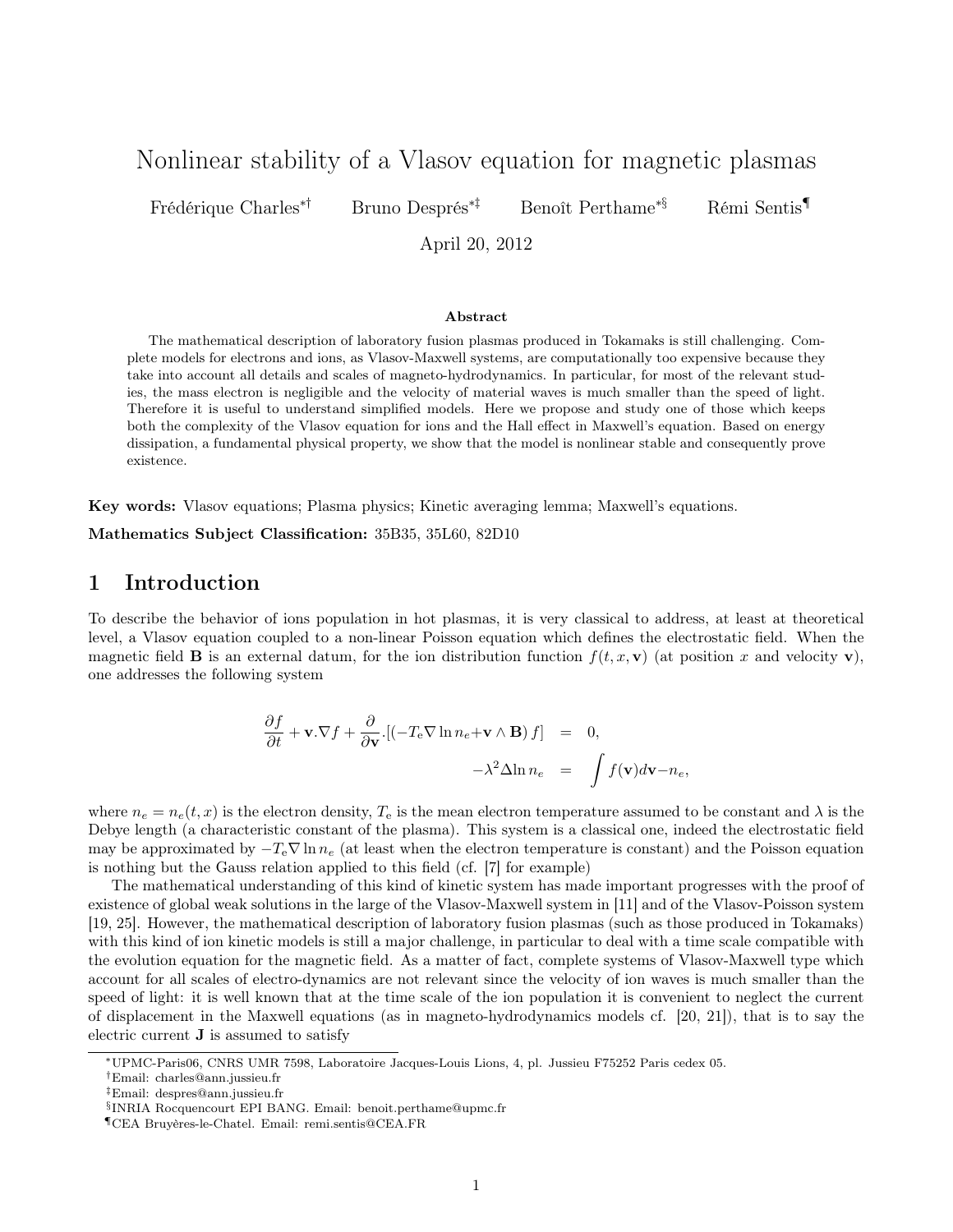### $J = \nabla \wedge B$ .

The aim of this work is precisely to propose, justify and study a model which couples a kinetic equation for the ions and an evolution equation for the magnetic field (as those used in magneto-hydrodynamics). The unknowns are the ion particle density  $f(t, x, v)$ , the magnetic field  $\mathbf{B}(t, x)$  and the electron density  $n_e(t, x)$  and they satisfy

$$
\int -\lambda^2 \Delta \ln n_e = n_I - n_e,\tag{a}
$$

$$
\frac{\partial \mathbf{B}}{\partial t} - \nabla \wedge \left( \frac{1}{n_e} n_I \mathbf{u}_I \wedge \mathbf{B} \right) + \nabla \wedge \left( \frac{1}{n_e} \mathbf{J} \wedge \mathbf{B} \right) + \nabla \wedge (\eta \nabla \wedge \mathbf{B}) = 0, \qquad (b)
$$

$$
\begin{bmatrix}\n\frac{\partial f}{\partial t} + \mathbf{v} \cdot \nabla f + \frac{\partial}{\partial \mathbf{v}} \cdot \left[ \left( -\frac{T_e}{n_e} \nabla n_e + \frac{\mathbf{J} - n_I \mathbf{u}_I}{n_e} \wedge \mathbf{B} + \mathbf{v} \wedge \mathbf{B} \right) f \right] = 0, \quad (c) \\
\nabla \cdot \mathbf{B} = 0,\quad (d)\n\end{bmatrix}
$$

where the following notations are used

$$
n_I(t,x) = \int_{\mathbb{R}^3} f(t,x,\mathbf{v})d\mathbf{v}
$$
 (the number density in ions), (2)

$$
n_I(t,x)\mathbf{u}_I(t,x) = \int_{\mathbb{R}^3} f(t,x,\mathbf{v})\mathbf{v}d\mathbf{v} \qquad \text{(the macroscopic velocity of ions)}.
$$
 (3)

and  $\eta$  denotes a strictly positive bounded function corresponding to the plasma resistivity.

Notice firstly that the electric field  $E$  is given by the relation

$$
n_e \mathbf{E} = -T_e \nabla n_e - n_I \mathbf{u}_I \wedge \mathbf{B} + \mathbf{J} \wedge \mathbf{B} + n_e \eta \nabla \wedge \mathbf{B}
$$
(4)

which is one of the classical forms of the generalized Ohm law [7, 3, 2, 14] (it includes the term  $J \wedge B$  related to the Hall effect); so, (1)-b) is exactly the Faraday equation  $\frac{\partial \mathbf{B}}{\partial t} + \nabla \wedge \mathbf{E} = 0$ .

We have chosen here a rescaling, such that the ion mass is set to 1 and the electron and ion charge are also set to 1. Moreover the scaling of the ion and electron density is such that the characteristic value of  $n<sub>I</sub>$  is equal to 1. So with this scaling, the Debye length  $\lambda$  is defined by  $\lambda^2 = T_e \varepsilon_0$  where  $\varepsilon_0$  is vacuum dielectric constant and equation (1)-a) reads also as

$$
-\varepsilon_0 T_e \Delta \ln n_e = n_I - n_e
$$

which is Gauss relation applied to  $-T_e\nabla \ln n_e$ , the dominant term in the electric field. In the rest of the paper, we use the following notations

$$
\mathbf{E}^{0}(t,x) = -T_{e}\frac{\nabla n_{e}}{n_{e}} + \frac{1}{n_{e}}(\mathbf{J} - n_{I}\mathbf{u}_{I}) \wedge \mathbf{B} \quad \text{and} \quad \mathbf{F}(t,x,\mathbf{v}) = \mathbf{E}^{0} + \mathbf{v} \wedge \mathbf{B}.
$$
 (5)

Here  $\bf{F}$  is the kinetic force field which appears in equation (1)-c).

Remark 1. It is fundamental to notice that the Debye length is a small quantity in many situations; it may be proved that in the limit  $\lambda \to 0$  the solution  $n_e$  to the non-linear Poisson equation satisfies  $n_e \to n_I$  and many studies have analyzed this singular limit in different contexts [4, 8, 18]. Then, if we make the approximation  $n_e \simeq n_I$ , the Ohm law (4) leads to the classical formula

$$
\mathbf{E} + \mathbf{u}_I \wedge \mathbf{B} = -T_e \nabla \ln n_I + \frac{1}{n_I} (\nabla \wedge \mathbf{B}) \wedge \mathbf{B} + \eta \nabla \wedge \mathbf{B}
$$

and from (1), we recover formerly the following system

$$
\frac{\partial \mathbf{B}}{\partial t} - \nabla \wedge (\mathbf{u}_I \wedge \mathbf{B}) + \nabla \wedge \left(\frac{1}{n_I} (\nabla \wedge \mathbf{B}) \wedge \mathbf{B}\right) + \nabla \wedge (\eta \nabla \wedge \mathbf{B}) = 0,
$$
  

$$
\frac{\partial f}{\partial t} + \mathbf{v} \cdot \nabla f + \frac{\partial}{\partial \mathbf{v}} \left[ (\mathbf{E}^{\lim} + \mathbf{v} \wedge \mathbf{B}) f \right] = 0,
$$
  

$$
n_I (\mathbf{E}^{\lim} + \mathbf{u}_I \wedge \mathbf{B}) = -T_e \nabla n_I + (\nabla \wedge \mathbf{B}) \wedge \mathbf{B}.
$$

Despite its apparently simpler form than the system (1), it is not used in physical literature, up to our knowledge. As a matter of fact even if the magnetic field is neglected, the equation

$$
\frac{\partial f}{\partial t} + \mathbf{v}.\nabla f + \frac{\partial}{\partial \mathbf{v}} \left[ (\mathbf{E}^{\lim} + \mathbf{v} \wedge \mathbf{B})f \right] = 0, \quad n_I \mathbf{E}^{\lim} = -T_e \nabla n_I
$$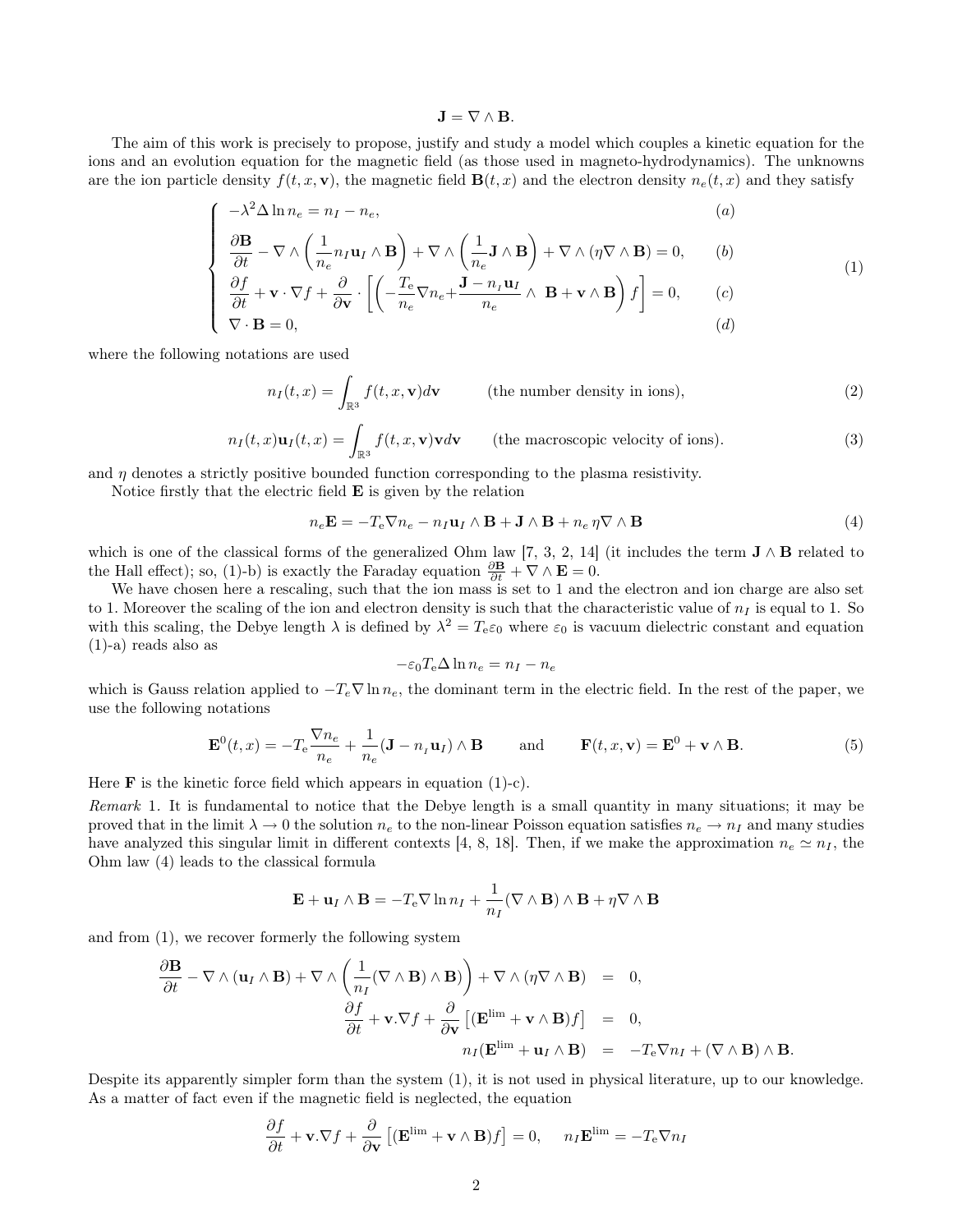is probably ill-posed from a mathematical point of view (nevertheless [18] has noticed that using some arguments of the paper [22], one may find a weak solution on a small time interval). Moreover it would be hard to give a meaning of the quantity  $\mathbf{u}_I = \int_{\mathbb{R}^3} f(\mathbf{v}) \mathbf{v} d\mathbf{v} / \int_{\mathbb{R}^3} f(\mathbf{v}) d\mathbf{v}$  which appears in the magnetic equation (it is hardly possible to derive a bound of  $n<sub>I</sub>$  away from below). Notice that this kind of model has been addressed in [16] and [1] but the framework is a little different since a velocity diffusion term (of Fokker-Planck type) is accountered for in the kinetic equation.

Back to (1), from a mathematical point of view, one can show that  $n_e$  is naturally bounded away from zero due to the nonlinear elliptic equation (1)-a and the quantity  $\frac{n_I}{n_e} \mathbf{u}_I = n_e^{-1} \int_{\mathbb{R}^3} f(\mathbf{v}) \mathbf{v} d\mathbf{v}$  may be defined in some Lebesgue space.

Our study is aiming at the analysis of model (1) in a bounded domain; therefore we have to specify the boundary and initial conditions.

**Boundary conditions** Let  $\Omega$  be a bounded domain of  $\mathbb{R}^3$  of class  $\mathcal{C}^{1,1}$ . We consider the model (1) for  $\mathbf{v} \in \mathbb{R}^3$ ,  $x \in \Omega$  and  $t \geq 0$ , with the following boundary conditions

$$
\begin{cases}\n\mathbf{n}_x \cdot \nabla n_e(t, x) = 0 & x \in \partial \Omega, \quad (a) \\
\mathbf{n}_x \wedge \mathbf{B}(t, x) = 0 & x \in \partial \Omega, \quad (b) \\
f(x, \mathbf{v} - 2(\mathbf{v} \cdot \mathbf{n}_x)\mathbf{n}_x) = f(x, \mathbf{v}), & \mathbf{v} \in \mathbb{R}^3, \quad x \in \partial \Omega. \quad (c)\n\end{cases}
$$
\n(6)

The zero flux boundary conditions  $(6)$ -a) on electrons enforces in  $(1)$ -a) the global neutrality of the plasma

$$
\int_{\Omega} n_e dx = \int_{\Omega} n_i dx.
$$

The condition (b) on the magnetic field is the simplest one and a more realistic condition is discussed in section 4. Our result will be still true with more realistic boundary condition, of impedance type for example, or also a non homogeneous boundary condition such as

$$
\mathbf{n}_x \wedge \mathbf{B}(t,x) = \mathbf{n}_x \wedge \mathbf{B}_{\text{imp}}, \quad x \in \partial \Omega,
$$

which is much more relevant in the context of confined plasmas in Tokamaks. Condition (6)-c) is the so-called specular reflection; it implies the no-slip boundary condition

$$
\mathbf{u}_I(t,x) \cdot \mathbf{n}_x = 0, \quad x \in \partial \Omega. \tag{7}
$$

Our main result is the following.

**Theorem 1** (Nonlinear stability). Assume (14) and that the initial datum satisfy (11)–(13). From any bounded  $family$  of solutions  $f^\varepsilon, \mathbf{B}^\varepsilon, n^\varepsilon_e$  to  $(1)$ ,  $(6)$  we can extract a subsequence that converges to a weak solution with finite energy. Moreover, we have for all  $T > 0$ ,

$$
\mathbf{B}^{\varepsilon} \to \mathbf{B} \in \mathcal{L}^{\infty}(0, T; \mathcal{L}^{2}(\Omega)) \cap \mathcal{L}^{2}(0, T; \mathcal{L}^{q}(\Omega)) \quad \text{strongly}, \qquad q < 6,
$$
\n
$$
f^{\varepsilon} \to f \in \mathcal{L}^{\infty}(0, T; \mathcal{L}^{1} \cap \mathcal{L}^{\infty}(\Omega \times \mathbb{R}^{3}))) \quad \text{weakly},
$$
\n
$$
\mathbf{J}^{\varepsilon} = \nabla \wedge \mathbf{B}^{\varepsilon} \to \mathbf{J} \quad \text{in } \mathcal{L}^{2}((0, T) \times \Omega) \quad \text{weakly},
$$
\n
$$
n_{e}^{\varepsilon} \to n_{e} \quad \text{in } \mathcal{L}^{q}((0, T) \times \Omega), \text{ strongly and for some constants } 0 < K_{-} \leq n_{e} \leq K_{+},
$$
\n
$$
n_{I}^{\varepsilon} \mathbf{u}_{I}^{\varepsilon} \to n_{I} \mathbf{u}_{I} \in (\mathcal{L}^{q}(0, T \times \Omega))^{3} \quad \text{strongly},
$$

for all q such that  $1 \leq q < 5/4$ .

The first tool towards a mathematical analysis is to state the energy balance for the full system; this is performed in section 2. It indicates that the magnetic resistivity in equation  $(1)-a$ ) is useful (if not necessary) so as to control the current **J** and subsequently the term  $J \wedge B$  describing to the Hall effect. Also the classical tools for elliptic equation with Neumann boundary conditions will lead to control  $n_e$  away from below. But more technical ingredients (namely a kinetic averaging lemma in a  $L<sup>q</sup>$  space) are used in the proof in order to pass to the limit in the nonlinearities; this is the purpose of section 3 and of several appendices. We come back on more realistic boundary conditions in section 4 so as to include confinement. We also detail a constructive splitting procedure which can be used to design an approximate solution with the same energy law.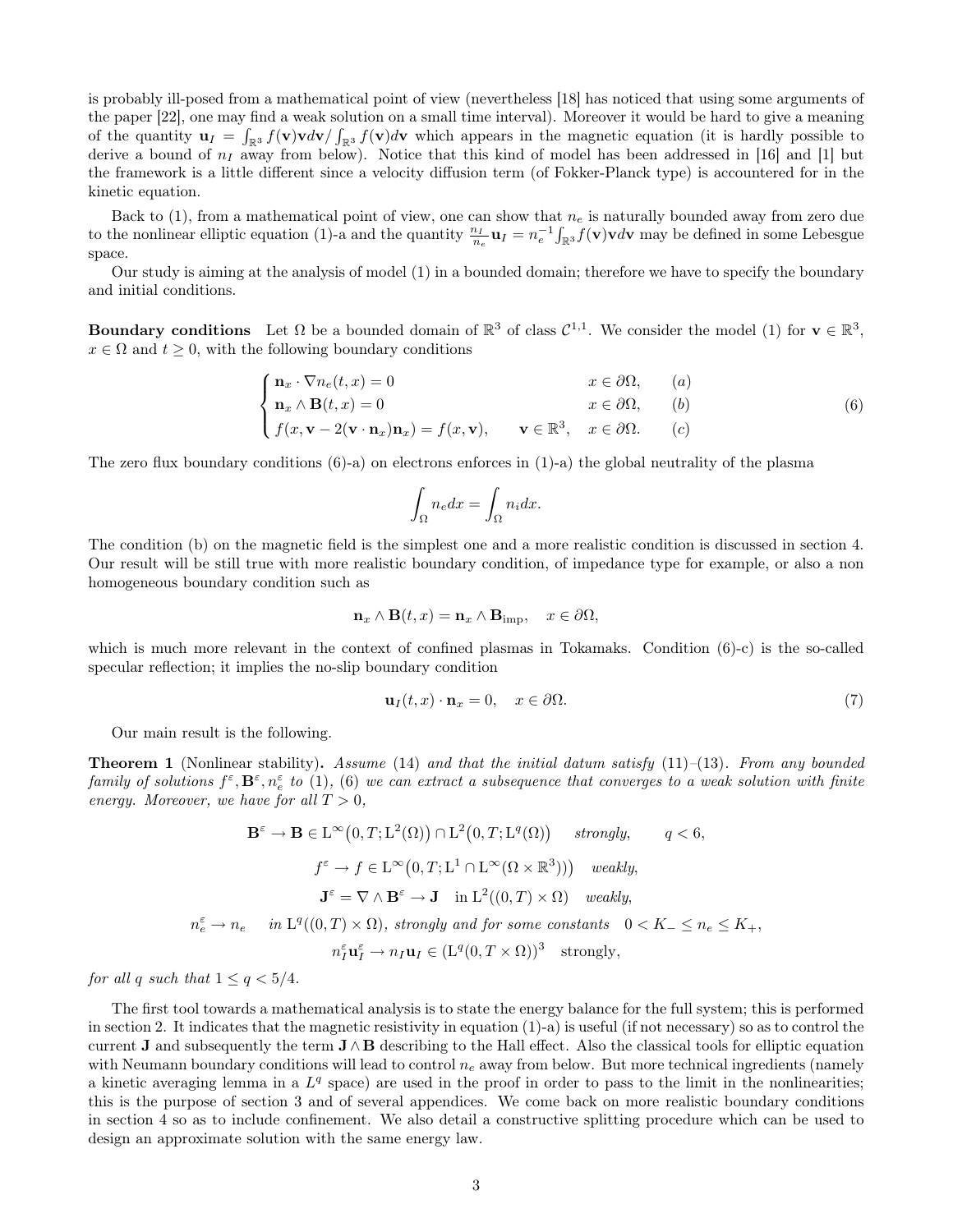## 2 Preliminaries

The first and major ingredient in our approach to nonlinear stability is the energy balance. We state it here together with considerations on the physics sustaining the model.

### 2.1 The energy balance

We now turn to the study of energy dissipation for the system (1) with homogeneous boundary conditions (6). We introduce the ions kinetic energy and the magnetic energy

$$
\mathcal{E}_I(t) = \frac{1}{2} \int_{\Omega} \int_{\mathbb{R}^3} f(t, x, \mathbf{v}) |\mathbf{v}|^2 d\mathbf{v} dx, \qquad \mathcal{E}_m(t) = \frac{1}{2} \int_{\Omega} |\mathbf{B}(t, x)|^2 dx,
$$

as well as the free energy  $\int_{\Omega} (n_e(t) \ln n_e(t) - n_e(t) + 1) dx$  and the total energy which reads as

$$
\mathcal{E}_{tot}(t) = \mathcal{E}_I(t) + \mathcal{E}_m(t) + \frac{\lambda^2}{2} \int_{\Omega} |\nabla \ln n_e(t)|^2 dx + \int_{\Omega} (n_e(t) \ln n_e(t) - n_e(t) + 1) dx.
$$
 (8)

Notice that the integral  $\frac{\lambda^2}{2}$ 2 Z  $\int_{\Omega} |\nabla \ln n_e(t)|^2 dx$  corresponds to the electrostatic energy. We now establish the

**Proposition 1** (Energy dissipation). Classical solutions to  $(1)$ ,  $(6)$  satisfy the energy dissipation relation

$$
\frac{d}{dt}\left[\mathcal{E}_I + \mathcal{E}_m + \frac{\lambda^2}{2} \int_{\Omega} |\nabla (\ln n_e)|^2 dx + \int_{\Omega} (n_e \ln n_e - n_e + 1) dx\right] = -\int_{\Omega} \eta \left|\nabla \wedge \mathbf{B}\right|^2 dx.
$$
\n(9)

*Proof.* Notice that, as usual, the free divergence condition  $(1)-(d)$  is not needed for the energy identity. We first consider the ion kinetic energy. Using the specular reflection condition, we compute

$$
\frac{d}{dt}\mathcal{E}_I = \int_{\Omega} \int_{\mathbb{R}^3} \mathbf{F}(t, x, \mathbf{v}) \cdot \mathbf{v} d\mathbf{v}
$$
\n
$$
= \int_{\Omega} \int_{\mathbb{R}^3} \left[ \left( \frac{1}{n_e} (\nabla \wedge \mathbf{B}) \wedge \mathbf{B} + (\mathbf{v} - \frac{n_I}{n_e} \mathbf{u}_I) \wedge \mathbf{B} - T_e \nabla (\ln n_e) \right) f \right] \cdot \mathbf{v} d\mathbf{v} dx
$$
\n
$$
= \int_{\Omega} \left( \frac{n_I}{n_e} \mathbf{J} \wedge \mathbf{B} - n_I T_e \nabla (\ln n_e) \right) \cdot \mathbf{u}_I dx.
$$

Now, we turn to the magnetic energy and first recall the definition of  $\bf{E}$  in (4). Thanks to a classical tensorial identity, we find

$$
\frac{d}{dt}\mathcal{E}_m = \int_{\Omega} \frac{\partial \mathbf{B}}{\partial t} \cdot \mathbf{B} dx = -\int_{\Omega} \nabla \wedge \mathbf{E} \cdot \mathbf{B} dx = -\int_{\Omega} [\mathbf{E} \cdot \nabla \wedge \mathbf{B} + \nabla \cdot (\mathbf{E} \wedge \mathbf{B})] dx
$$

$$
= -\int_{\Omega} \left[ -\frac{n_I}{n_e} \mathbf{u}_I \wedge \mathbf{B} + \eta \nabla \wedge \mathbf{B} \right] \cdot (\nabla \wedge \mathbf{B}) dx - \int_{\partial \Omega} \mathbf{n}_x \cdot (\mathbf{E} \wedge \mathbf{B}) dx.
$$

According to the boundary condition (6)-(b), we have  $\mathbf{n}_x \cdot (\mathbf{E} \wedge \mathbf{B}) = -\mathbf{E} \cdot (\mathbf{n}_x \wedge \mathbf{B}) = 0$ , then the boundary integral is zero. Now, thanks to identity  $\mathbf{J} \cdot (\mathbf{u}_I \wedge \mathbf{B}) = -\mathbf{u}_I \cdot (\mathbf{J} \wedge \mathbf{B})$ , we get

$$
\frac{d}{dt}\mathcal{E}_m = -\int_{\Omega} \frac{n_I}{n_e} \mathbf{u}_I \cdot (\mathbf{J} \wedge \mathbf{B}) dx - \int_{\mathbb{R}^3} \eta \Big|\nabla \wedge \mathbf{B}\Big|^2 dx.
$$

At this stage, we have obtained

$$
\frac{d}{dt}[\mathcal{E}_i + \mathcal{E}_m] = \int_{\Omega} [(\mathbf{J} \wedge \mathbf{B}) - n_I \nabla (\ln n_e)] \cdot \mathbf{u}_I dx - \int_{\Omega} \mathbf{u}_I \cdot (\mathbf{J} \wedge \mathbf{B}) dx - \int_{\Omega} \eta \Big| \nabla \wedge B \Big|^2 dx
$$
\n
$$
= - \int_{\Omega} n_I \nabla (\ln n_e) \cdot \mathbf{u}_I dx - \int_{\Omega} \eta \Big| \nabla \wedge B \Big|^2 dx.
$$
\n(10)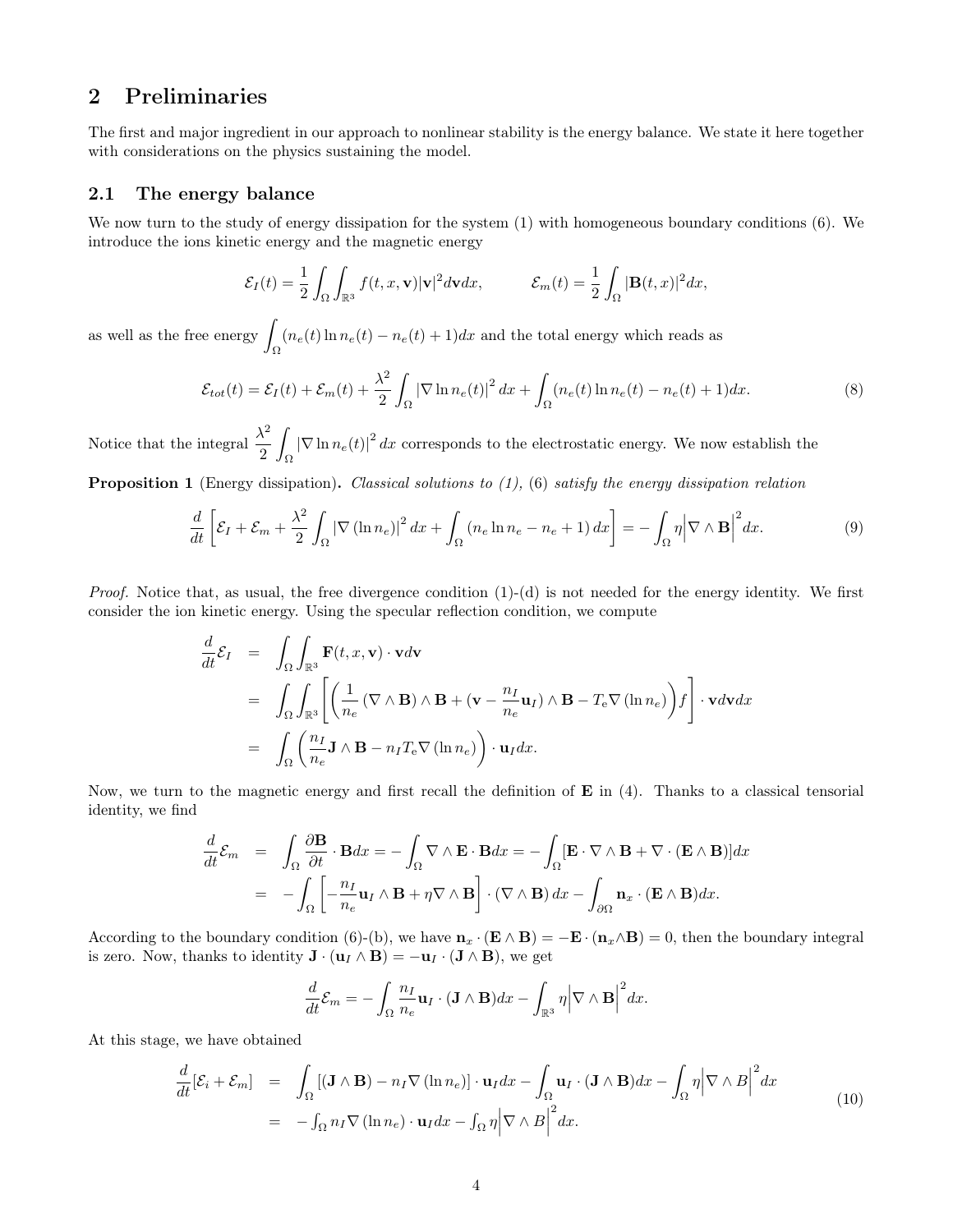To continue, we recall the conservation of mass on  $n_I$ 

$$
\frac{\partial n_I}{\partial t} + \nabla \cdot (n_I \mathbf{u}_I) = 0.
$$

Then, we may use the boundary condition (7) to obtain

$$
-\int_{\Omega} n_I \nabla (\ln n_e) \cdot \mathbf{u}_I dx = \int_{\Omega} (\ln n_e) \nabla \cdot (n_I \mathbf{u}_I) dx
$$
  

$$
= -\int_{\Omega} (\ln n_e) \frac{\partial n_I}{\partial t} dx
$$
  

$$
= -\int_{\Omega} (\ln n_e) \left[ \frac{\partial n_e}{\partial t} - \lambda^2 \frac{\partial}{\partial t} \Delta (\ln n_e) \right] dx
$$
  

$$
= -\frac{d}{dt} \left[ \int_{\Omega} (n_e (\ln n_e) - n_e) dx \right] - \lambda^2 \frac{d}{dt} \left[ \int_{\Omega} \frac{|\nabla (\ln n_e)|^2}{2} dx \right]
$$

where we have used equation  $(1)-(a)$  once differentiated in time. Altogether, we obtain the relation (9).

#### 2.2 Physical considerations

Let first focus on the momentum balance. To find it, we multiply the kinetic equation (1)-c) by  $\bf{v}$ , integrate over  $\mathbb{R}^3$  and define as usual [6] the ion pressure tensor  $P_I$  through

$$
\int \nabla \cdot (\mathbf{v} \otimes \mathbf{v} f(\mathbf{v})) d\mathbf{v} = \nabla \cdot (n_I \mathbf{u}_I \otimes \mathbf{u}_I) + \nabla \cdot \mathbf{P}_I.
$$

Then, we get

$$
\frac{\partial (n_I \mathbf{u}_I)}{\partial t} + \nabla \cdot (n_I \mathbf{u}_I \otimes \mathbf{u}_I) + \nabla \cdot \mathbf{P}_I + T_e \frac{\nabla n_e}{n_e} n_I + \frac{n_I}{n_e} n_I \mathbf{u}_I \wedge \mathbf{B} - \frac{n_I}{n_e} \mathbf{J} \wedge \mathbf{B} - n_I \mathbf{u}_I \wedge \mathbf{B} = 0,
$$

that is to say

$$
\frac{\partial (n_I \mathbf{u}_I)}{\partial t} + \nabla \cdot (n_I \mathbf{u}_I \otimes \mathbf{u}_I) + \nabla \cdot \mathbf{P}_I + T_e \nabla n_e - \mathbf{J} \wedge \mathbf{B} = \frac{(n_e - n_I)}{n_e} \left[ T_e \nabla n_e + (n_I \mathbf{u}_I - \mathbf{J}) \wedge \mathbf{B} \right].
$$

On the left hand side one recognizes the classical momentum equation which appears in the MHD modeling with the magnetic pressure tensor. Let us stress that with the electric field  $\mathbf{E}^0$  introduced in (5) and according to (1)-a), the r.h.s. term reads as follows

$$
\varepsilon_0 \left[ \nabla \cdot \mathbf{E}^0 + \nabla \cdot \left( \frac{n_I \mathbf{u}_I - \mathbf{J}}{n_e} \wedge \mathbf{B} \right) \right] \mathbf{E}^0 = \varepsilon_0 \nabla \cdot \left( \frac{\overline{\overline{1}}}{2} |\mathbf{E}^0|^2 - \mathbf{E}^0 \otimes \mathbf{E}^0 \right) + \lambda^2 \mathbf{E}^0 \nabla \cdot \left( \frac{n_I \mathbf{u}_I - \mathbf{J}}{n_e T_e} \wedge \mathbf{B} \right).
$$

Thus we may see that this equation is in a conservative form only when the Debye length vanishes. This is due to the asymptotic expansion motivating (1); we have chosen to keep energy dissipation and smoothness for  $n_e$  to the expense of momentum balance. In order to ensure exact conservation momentum, a possible route is to use a modified Poisson equation as follows

$$
-\lambda^2 \Delta \ln n_e = n_I - n_e - \lambda^2 \nabla \cdot \left(\frac{\mathbf{J} - n_I \mathbf{u}_I}{n_e T_e} \wedge \mathbf{B}\right)
$$

which corresponds to an approximation at the same order but which looses nice properties on  $n_e$ .

Remark 2 (Electron momentum balance). We see that  $E^0$  is equal to the electric field **E** up to the resistive part  $\eta \nabla \wedge \mathbf{B}$ . Let us stress that  $(\nabla \wedge \mathbf{B})-\eta_I \mathbf{u}_I = \mathbf{J} - \eta_I \mathbf{u}_I$  is the electron contribution to the electric current and (4) may be interpreted as the electron momentum balance equation when using the massless electron approximation.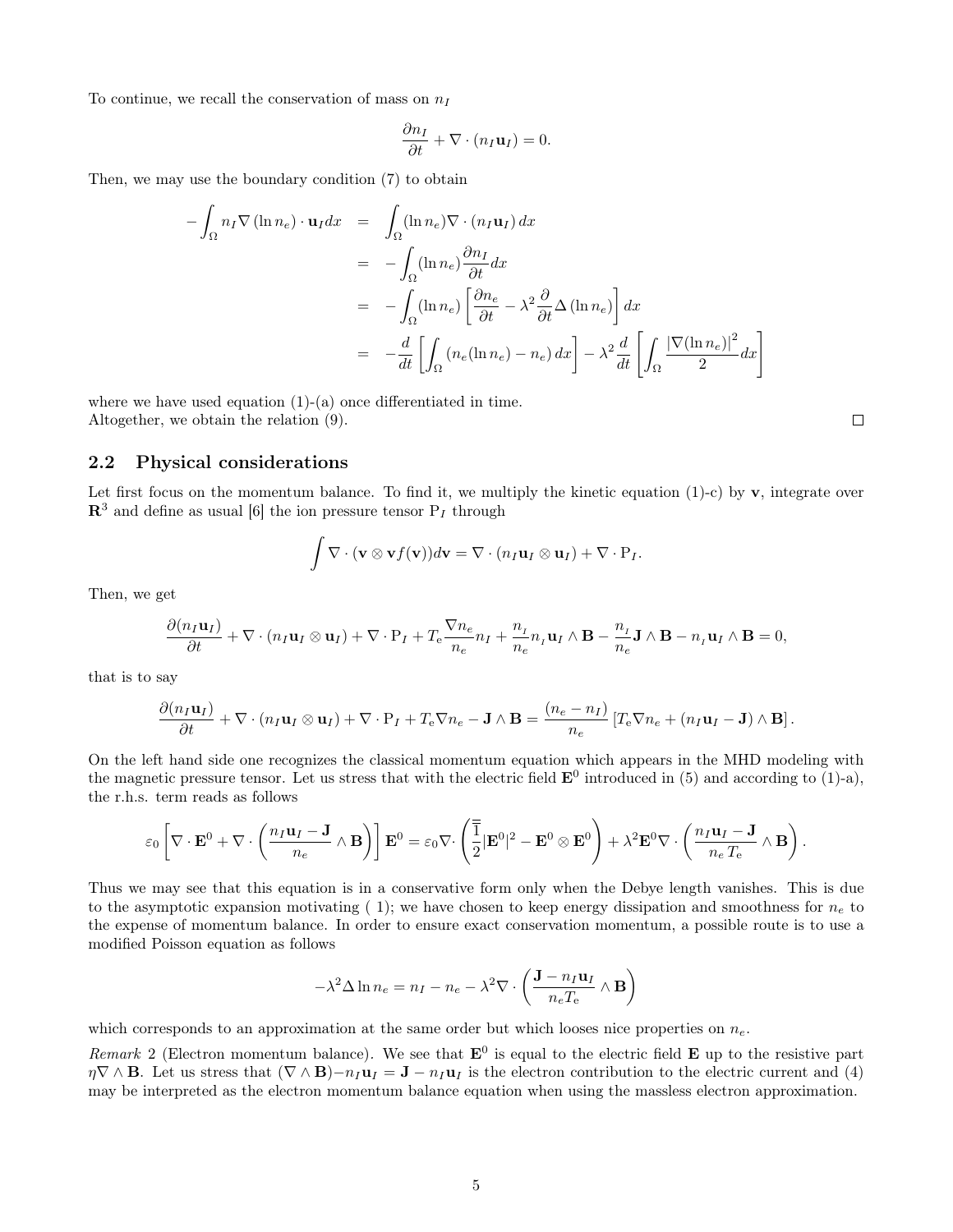Remark 3 (Friction). In order to account for the friction between ions and electrons in the kinetic equation, we could add a friction term to equation (1)-c) and arrive to

$$
\frac{\partial f}{\partial t} + \mathbf{v}.\nabla f + \frac{\partial}{\partial \mathbf{v}}.(\mathbf{F}f) = -\frac{\partial}{\partial \mathbf{v}}(\eta \mathbf{J}f)
$$

(recall that the coefficient  $\eta$  is related to the collision frequency of electrons against ions). Also, for the sake of compatibility, instead of equation (1)-a), the Poisson equation would read

$$
\lambda^{2} \big(-\Delta \ln n_{e} + \frac{1}{T_{e}} \nabla(\eta \mathbf{J})\big) = n_{I} - n_{e}.
$$

## 3 Proof of the stability theorem

We give a family of initial conditions that satisfy

$$
f^{\varepsilon}(0, x, \mathbf{v}) = f^{in, \varepsilon}(x, \mathbf{v}) \ge 0, \qquad f^{in, \varepsilon} \text{ is bounded in } \mathcal{L}^{1} \cap \mathcal{L}^{\infty}(\Omega \times \mathbb{R}^{3}), \tag{11}
$$

$$
\mathbf{B}^{\varepsilon}(0,x) = \mathbf{B}^{in,\varepsilon}(x), \qquad \nabla_x \cdot \mathbf{B}^{in,\varepsilon} = 0.
$$
 (12)

From the Lemma 1 in Appendix A and the explanations in Appendix B we see that if  $\mathcal{E}_I(0)$  is uniformly bounded then the free energy at initial time  $\int$  $\int_{\Omega}\left\vert \nabla_{x}\left(\ln n^{\varepsilon}_{e}(0,x)\right)\right\vert ^{2}dx+\int$ Ω  $n_e^{\varepsilon}(0, x) \ln n_e^{\varepsilon}(0, x) dx$  is also uniformly bounded. Then we only need to assume that

$$
\sup_{0 < \varepsilon \le 1} \left[ \mathcal{E}_I(0) + \mathcal{E}_m(0) \right] < \infty \tag{13}
$$

to have a total energy uniformly bounded for all time. Moreover we assume a control on resistivity as

$$
0 < \eta_{\min} \le \eta \in L^{\infty}(\Omega). \tag{14}
$$

Associated with such initial datum, we consider a sequence of strong solutions  $f^{\varepsilon}$ ,  $\mathbf{B}^{\varepsilon}$ , and  $n_e^{\varepsilon}$  of (1) with boundary conditions (6).

#### 3.1 A priori bounds

Before we begin the proof of Theorem 1, we recall several general a priori estimates that are used. The energy bound (13) is of course at the heart of our analysis because it allows us to deduce directly from the estimate (9) the

**Proposition 2** (Bounds derived from energy). Under the assumptions (11)-(14), the sequences  $f^{\varepsilon}$ ,  $\mathbf{B}^{\varepsilon}$ , and  $n_{e}^{\varepsilon}$ satisfy

$$
\sup_{0 < \varepsilon \le 1} \sup_{t \in [0,\infty]} \int_{\mathbb{R}^3} \int_{\Omega} f_i^{\varepsilon}(t,x,\mathbf{v}) |\mathbf{v}|^2 d\mathbf{v} dx < \infty,\tag{15}
$$

$$
\sup_{0 < \varepsilon \le 1} \sup_{t \in [0,\infty]} \int_{\Omega} |\mathbf{B}^{\varepsilon}(t,x)|^2 dx < \infty,\tag{16}
$$

$$
\sup_{0 < \varepsilon \le 1} \sup_{t \in [0,\infty]} \int_{\Omega} \left( \left| \nabla_x \left( \ln |n_e^{\varepsilon}| \right) \right|^2 + n_e^{\varepsilon} \ln |n_e^{\varepsilon}| + n_e^{\varepsilon} \right) dx < \infty. \tag{17}
$$

Indeed, for (17), we use the fact that the map  $x \in \mathbb{R} \mapsto x \ln(x) - x$  is bound from below and thus all the terms in (9) are bounded by the initial energy plus a constant.

This provides a control on the kinetic energy for the ion distribution that is essential to obtain further a priori bounds

**Proposition 3** (Estimates for the kinetic densities). For strong solutions one has  $f^{\varepsilon} \in L^{\infty}(0, \infty; L^{1} \cap L^{\infty}(\Omega \times \mathbb{R}^{3}))$ and

$$
||f^{\varepsilon}(t,\cdot,\cdot)||_{p} = ||f^{in,\varepsilon}(\cdot,\cdot)||_{p} \quad \forall t \ge 0, \ \forall p \in [1,\infty],
$$
  

$$
||n_{I}^{\varepsilon}(t,\cdot)||_{5/3} \le C||f^{in,\varepsilon}(\cdot,\cdot)||_{\infty}^{2/5} \left(\int_{\Omega} \int_{\mathbb{R}^{3}} f(t,x,\mathbf{v})|\mathbf{v}|^{2}d\mathbf{v}d x\right)^{3/5},
$$
  

$$
||n_{I}^{\varepsilon}\mathbf{u}_{I}^{\varepsilon}(t,\cdot)||_{5/4} \le C||f^{in,\varepsilon}(\cdot,\cdot)||_{\infty}^{1/5} \left(\int_{\Omega} \int_{\mathbb{R}^{3}} f(t,x,\mathbf{v})|\mathbf{v}|^{2}d\mathbf{v}d x\right)^{4/5}.
$$
 (18)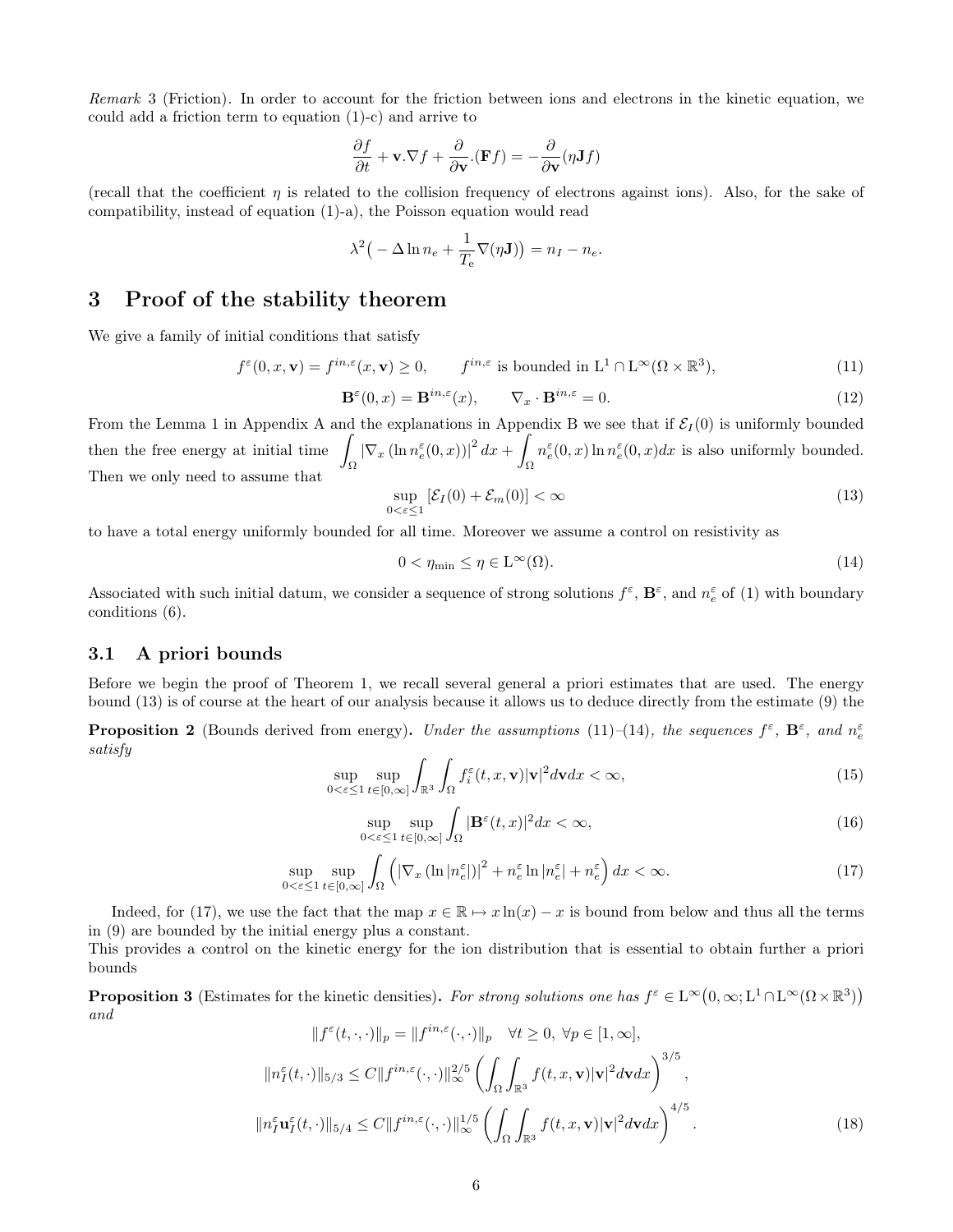The bounds of  $f^{\varepsilon}$  follow immediately from the observation that  $\text{div}_{\mathbf{v}}F = 0$ . The bounds on  $n_{I}^{\varepsilon}$  and  $n_{I}^{\varepsilon}\mathbf{u}_{I}^{\varepsilon}$  follow from interpolation inequalities that we recall in the Appendix A.

Next we use the  $L^{5/3}$  integrability of  $n_I$  to obtain

**Proposition 4** (Estimates on the electron density). The electron density satisfies for some constants  $K_{+} > 0$ ,  $K_$  > 0 (depending on the bounds stated as now)

$$
0 < K_- \le n_e(t, x) \le K_+.\tag{19}
$$

This is an easy consequence of elliptic regularity and we give a proof in the Appendix B, it is just a combination of Lemma 1 and Lemma 2.

We now come to the magnetic field. We have the following Proposition :

Proposition 5 (Estimate on the magnetic field). The family of magnetic fields satisfies for a uniform constant C

$$
\sup_{0 < \varepsilon \le 1} \int_0^\infty \int_{\Omega} \left| \nabla_x \wedge \mathbf{B}^\varepsilon \right|^2 dx dt \le C,
$$
\n
$$
\sup_{0 < \varepsilon \le 1} \left\| \mathbf{B}^\varepsilon \right\|_{L^2 \left( 0, \infty; L^6(\Omega) \right)} \le C. \tag{20}
$$

*Proof.* The control in  $L^2(0,\infty; H_{\text{curl}}(\Omega))$ , follows from the energy dissipation in Proposition 1. Then thanks to Theorem 2, the family  $\mathbf{B}^{\varepsilon}$  is bounded in  $L^2(0,\infty;\mathrm{H}^1(\Omega)^3)$ , and then, thanks to the Sobolev injections, the family  $\mathbf{B}^{\varepsilon}$  is bounded in  $L^2(0,\infty;L^6(\Omega)^3)$ . We refer to Appendix C for precise statements and references.  $\Box$ 

Our last task is to show that we have enough bounds to define the electric and force fields. The four terms that compose the electric field

$$
\mathbf{E}^\varepsilon = -T_\mathrm{e} \nabla \ln n^\varepsilon_e - \frac{n^\varepsilon_I \mathbf{u}^\varepsilon_I}{n^\varepsilon_e} \wedge \mathbf{B}^\varepsilon + \frac{\mathbf{J}^\varepsilon \wedge \mathbf{B}^\varepsilon}{n^\varepsilon_e} + \eta \nabla \wedge \mathbf{B}^\varepsilon
$$

are respectively uniformly bounded in the spaces

- $T_e \nabla \ln n_e^{\varepsilon} \in L_t^{\infty}(L_x^2)$  (energy inequality),
- $\bullet$   $\frac{n_{I}^{\varepsilon}\mathbf{u}_{I}^{\varepsilon}}{n_{e}^{\varepsilon}}$  $\wedge \mathbf{B}^{\varepsilon} \in L^2_t(\mathbf{L}^{30/29}_x);$  this follows from (18), (19) and (20) and the fact that, according to Hölder inequality, we get the bound  $\int_1^T$  $\int_0^T [\|AB\|_{30/29}]^2 dt \leq \int_0^T$  $\int\limits_0^t \, \left[ \left\| A \right\|_{5/4} \, \Vert B \Vert_6 \right]^2 dt \leq \sup_t \left\| A \right\|_{5/4}^2$  $\int_0^T$  $\int_{0}^{t} \|B\|_{6}^{2} dt.$
- $\bullet$   $\frac{\mathbf{J}^{\varepsilon} \wedge \mathbf{B}^{\varepsilon}}{\varepsilon}$  $\frac{\partial^2 L}{\partial n_{\epsilon}^{\epsilon}} \in L_t^1(L_x^{3/2}) \cap L_t^2(L_x^1)$  from the Hölder inequality with (19) and the a priori estimates in Proposition 5.  $B_y$  interpolation, we also find that

$$
\frac{{\mathbf J}^\varepsilon\wedge{\mathbf B}^\varepsilon}{n^\varepsilon_e}\in {\rm L}^r_t(L^p_x),\qquad 1\leq r\leq 2,\quad \frac{1}{p}=\frac{4}{3}-\frac{2}{3r}.
$$

In particular  $\frac{\mathbf{J}^{\varepsilon} \wedge \mathbf{B}^{\varepsilon}}{\varepsilon}$  $n_e^{\varepsilon}$  $\in L^{20/11}_t (L^{30/29}_x).$ 

•  $\eta \nabla \wedge \mathbf{B}^{\varepsilon} \in L^2_{t,x}$  (energy dissipation).

Therefore it is well defined and the four terms will have a weak limit in Lebesgue spaces.

For the kinetic force field,

$$
\mathbf{F}^\varepsilon(t,x,v):=-T_{\rm e}\nabla\ln n^\varepsilon_e+\left(\mathbf{v}-\frac{n^\varepsilon_I}{n^\varepsilon_e}\mathbf{u}^\varepsilon_I\right)\wedge\mathbf{B}^\varepsilon+\frac{\mathbf{J}^\varepsilon\wedge\mathbf{B}^\varepsilon}{n^\varepsilon_e},
$$

the same integrability, locally uniformly in v, holds true because these are the same terms and thus they are bounded as for the electric field at the exception of  $\mathbf{v} \wedge \mathbf{B}^{\varepsilon}$  which is well defined thanks to (16).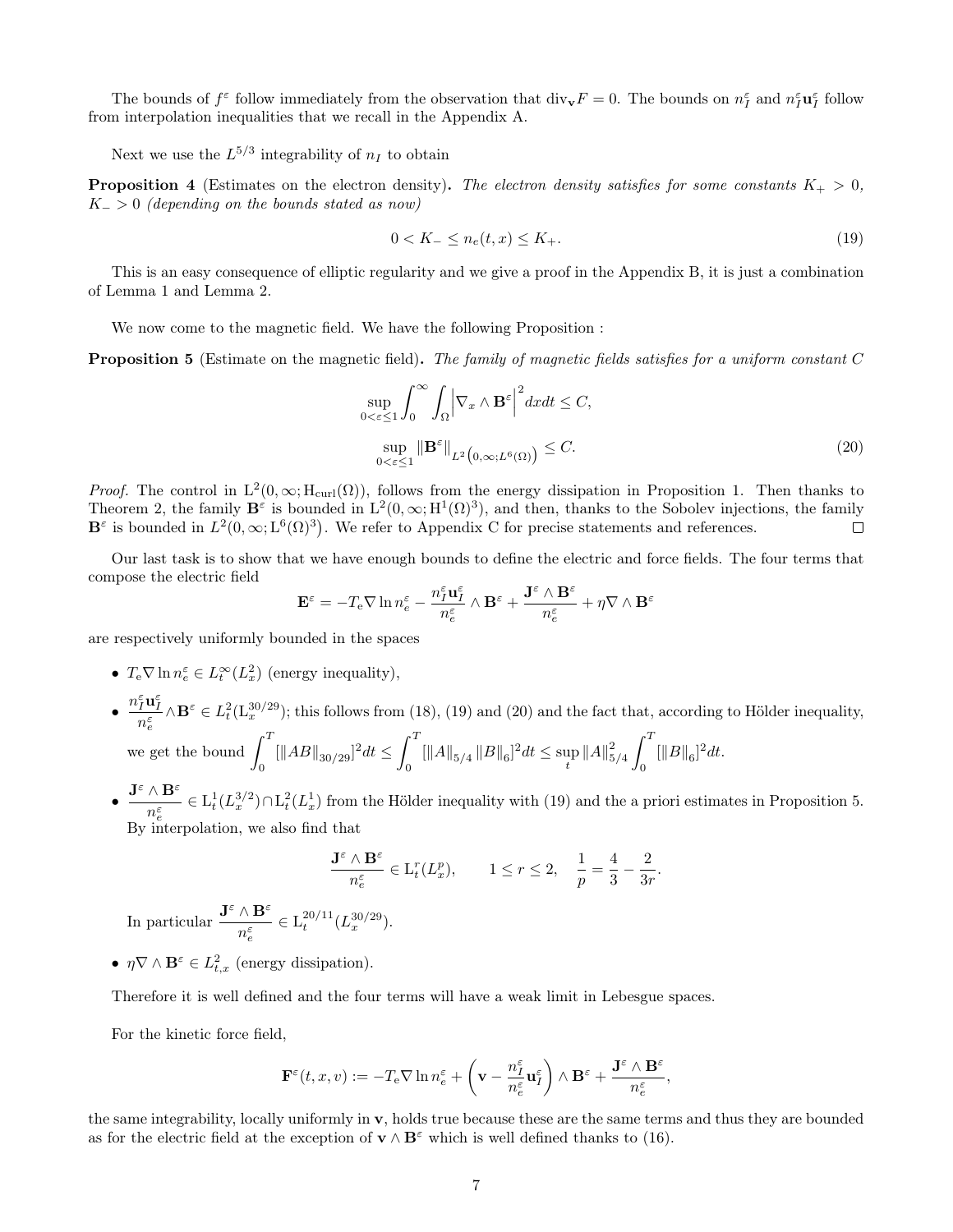#### 3.2 Space-time compactness

The bounds mentioned before allow us to extract subsequences that converge weakly and our task is now to prove several strong convergence results.

We first observe that, from Proposition 5 and (16), we may extract a subsequence, still denoted by  $\mathbf{B}^{\varepsilon}$  such that

$$
\mathbf{B}^{\varepsilon} \underset{\varepsilon \to 0}{\longrightarrow} \mathbf{B} \quad \text{strongly in } L^p(0, T; \mathbf{L}^q(\Omega)^3), \ 1 \le p < 2, \ 1 \le q < 6, \text{ and } 1 \le p < \infty, \ 1 \le q < 2. \tag{21}
$$

.

This is because (see Appendix C) thanks to our a priori estimates and Theorem 2, the field  $\{B^{\varepsilon}\}\$ is bounded in  $L^1(0,T,H^1(\Omega)^3)$ , and then, thanks to Rellich Theorem,  $\{B^\varepsilon(t,\cdot)\}\$ is relatively compact in  $L^6(\Omega)^3$  for all  $t \in ]0,T[$ . Compactness in time then follows from the Simon-Lions-Aubin lemma (see [28]) because, as proved at the end of section (3.1), we control  $L_t^r(L_x^p)$  integrability of the electric field and

$$
\frac{\partial \mathbf{B}^\varepsilon}{\partial t} = \nabla \wedge \mathbf{E}^\varepsilon
$$

According to the kinetic averaging lemma recalled in Appendix D, we know that after extraction of a subsequence, for every test function  $\psi = \psi(\mathbf{v})$  compactly supported, there exists a weak limit  $f^*$  of  $f^{\varepsilon}$  such that

$$
\langle \psi f^{\varepsilon} \rangle \to \langle \psi f^* \rangle
$$
 a.e. and  $\langle \psi \mathbf{v} f^{\varepsilon} \rangle \to \langle \psi \mathbf{v} f^* \rangle$  a.e.

Now, since  $\int_0^T$ 0 Z Ω  $|\braket{\psi f^{\varepsilon}}|^{5/3} dxdt$  and  $\int_0^T$ 0 Z Ω  $|\langle \psi \mathbf{v} f^{\varepsilon} \rangle|^{5/4} dx dt$  are uniformly bounded, according to classical interpolation arguments we have for given exponents q and r (with  $1 < q < 5/3$  and  $1 < r < 5/4$ )

$$
\int_0^T \int_{\Omega} |\langle \psi f^{\varepsilon} \rangle - \langle \psi f^* \rangle|^q dx dt \to 0, \quad \text{and} \quad \int_0^T \int_{\Omega} |\langle \psi \mathbf{v} f^{\varepsilon} \rangle - \langle \psi \mathbf{v} f^* \rangle|^r dx dt \to 0.
$$

Therefore we get

$$
n_I^{\varepsilon} \underset{\varepsilon \to 0}{\longrightarrow} n_I, \text{ strongly in } \mathcal{L}^q(0, T; \Omega), \tag{22}
$$

$$
n_I \mathbf{u}_I^{\varepsilon} \longrightarrow n_I \mathbf{u}_I \quad \text{strongly in } \mathcal{L}^r(0,T;\Omega)^3. \tag{23}
$$

Next for the electronic density we may extract a subsequence, still denoted  $n_e^\varepsilon$  such that,

$$
n_e^{\varepsilon} \longrightarrow_{e \to 0} n_e \quad \text{a.e. and strongly in } \mathcal{L}^q(0,T;\Omega)^3. \tag{24}
$$

This is a consequence of the bounds (17) and (19) and the strong convergence (22).

#### 3.3 Passing to the limit

We recall that a weak (distributional) solution to (1) is defined by testing against smooth test functions  $\Psi(t, x)$ ,  $\Phi(t, x, v)$  respectively for (1)-b) and (1)-c) and satisfying the corresponding boundary conditions as in (6).

After integration by parts, we obtain respectively for  $(1)-b$ ) and  $(1)-c$ ), the definitions

$$
-\iint_{(0,T)\times\Omega} \left[ \frac{\partial \Psi(t,x)}{\partial t} \mathbf{B}^{\varepsilon} + \mathbf{E}^{\varepsilon}(t,x) \cdot \nabla \wedge \Psi(t,x) \right] dt dx = \int_{\Omega} \mathbf{B}^{in,\varepsilon}(x,\mathbf{v}) \Psi(0,x),\tag{25}
$$

and

$$
-\iiint_{(0,T)\times\Omega\times\mathbb{R}^3} \left[ \frac{\partial \Phi(t,x,\mathbf{v})}{\partial t} + \mathbf{v} \cdot \nabla_x \Phi(t,x,\mathbf{v}) + \mathbf{F}^\varepsilon(t,x,\mathbf{v}) \cdot \nabla_\mathbf{v} \Phi(t,x,\mathbf{v}) \right] f^\varepsilon(t,x,\mathbf{v}) dt dx d\mathbf{v}
$$
  
= 
$$
\iint_{\Omega\times\mathbb{R}^3} f^{in,\varepsilon}(x,\mathbf{v}) \Phi(0,x,\mathbf{v}).
$$
 (26)

The elliptic equation (1)-a) is more standard and does not yield difficulties, hence we do not consider it here. In order to conclude the proof of Theorem 1, our purpose is to show that the limit as  $\varepsilon \to 0$  of the various unknowns  $\mathbf{B}^{\varepsilon}$ ,  $\mathbf{E}^{\varepsilon}(t,x)$ ,  $\mathbf{F}^{\varepsilon}$  and  $f^{\varepsilon}$  still satisfy these equalities.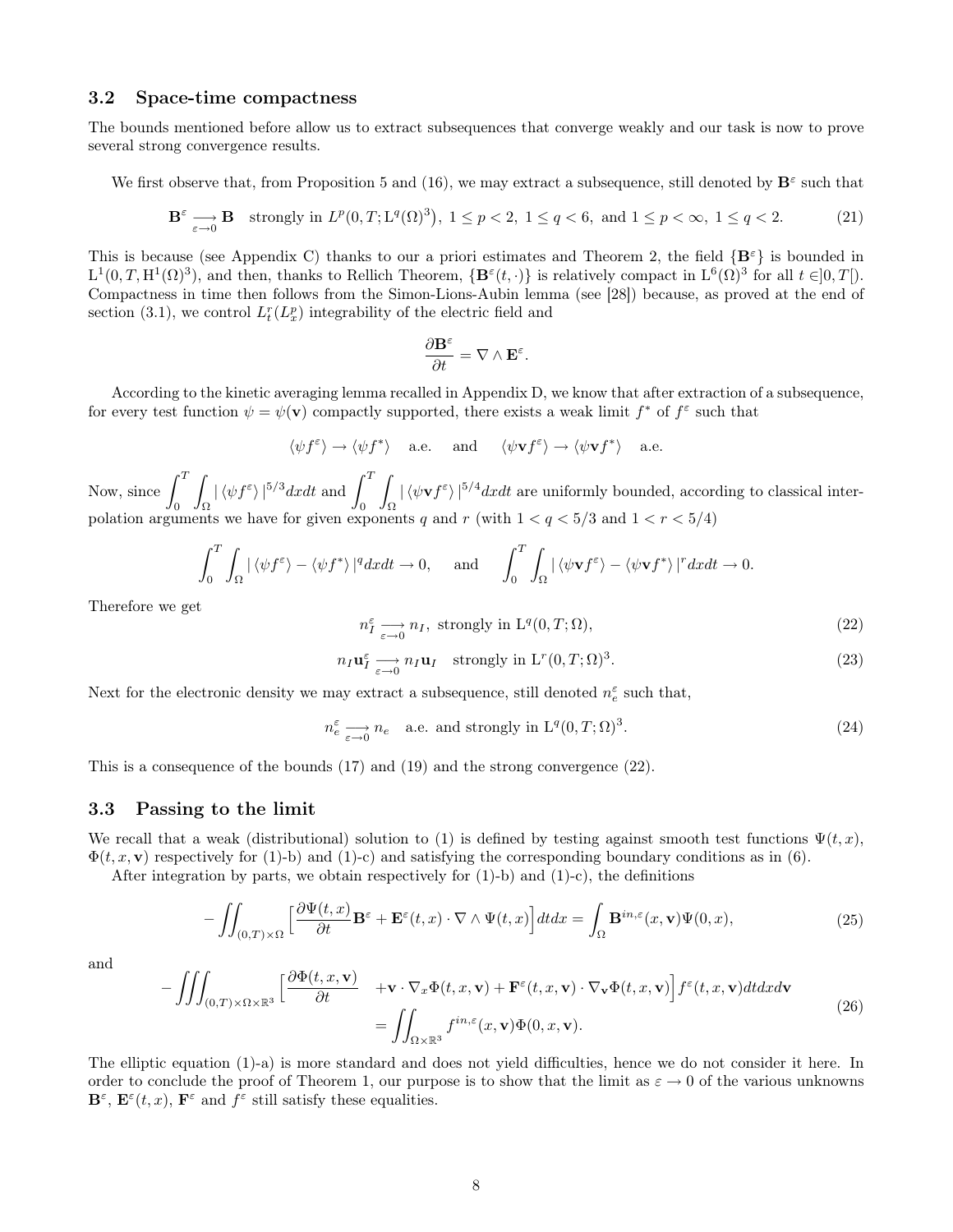Additionally to the strong convergence results stated in  $(21)-(24)$ , we are know other weak convergences for functions of interest. Firstly, we have

$$
\mathbf{J}^{\varepsilon} \underset{\varepsilon \to 0}{\longrightarrow} \mathbf{J} \quad \text{ in } \mathbf{L}^{2}((0,T) \times \Omega)^{3}.
$$

This is enough to pass to the limit weakly in the electric fields because the nonlinear terms are always formed of either strongly convergent terms or  $J^{\varepsilon}$  multiplied by a term that converges strongly. As a conclusion, we have

$$
\mathbf{E}^{\varepsilon} \underset{\varepsilon \to 0}{\longrightarrow} \mathbf{E} \quad \text{ in } \mathcal{L}^{20/11}(0,T;\mathcal{L}^{30/29}(\Omega))^3.
$$

The same applies to the force field. However for later purposes, it is better to use the splitting

$$
\mathbf{F}^{\varepsilon} = \mathbf{E}^{0,\varepsilon} + \mathbf{v} \wedge \mathbf{B}^{\varepsilon},
$$

and to notice that, as before,

$$
\mathbf{E}^{0,\varepsilon} \longrightarrow \mathbf{E}^0 \quad \text{in } \mathcal{L}^{20/11}(0,T;\mathcal{L}^{30/29}(\Omega))^3
$$

while the other term converges strongly.

These observations allow us to pass to the weak limit in equations (1)-a) and (1)-b), on the electronic density and on the magnetic field.

For passing to the weak limit in the third equation (1)-c), let us introduce two smooth test functions  $\chi$  and  $\varphi$ with compact support respectively in  $[0, T) \times \Omega$  and in  $\mathbb{R}^3$ ; then we have to deal with two terms. The first one which reads as

$$
\int_0^T \int_{\Omega} \int_{\mathbb{R}^3} \mathbf{B}^{0,\varepsilon} \wedge \mathbf{v} \cdot \frac{\partial \varphi}{\partial \mathbf{v}}(\mathbf{v}) \chi(t,x) f^{\varepsilon}(t,x,\mathbf{v}) dt dx d\mathbf{v},
$$

can be treated as usual because the magnetic field converges strongly as stated earlier. The second one reads as follows

$$
\int_0^T \int_{\Omega} \int_{\mathbb{R}^3} \mathbf{E}^{0,\varepsilon} \cdot \frac{\partial \varphi}{\partial \mathbf{v}}(\mathbf{v}) f^{\varepsilon}(t,x) \chi(t,x) dt dx d\mathbf{v} = \int_0^T \int_{\Omega} \chi(t,x) \mathbf{E}^{0,\varepsilon} \cdot \langle \psi f^{\varepsilon} \rangle (t,x) dt dx
$$

with  $\psi_i = \frac{\partial \varphi}{\partial \mathbf{v}_i}$ ; we need to use the kinetic averaging lemma which is stated in appendix D. It states that, after extraction, velocity averages converge strongly

$$
\chi \langle \psi_i f^{\varepsilon} \rangle (t, x) \to \chi \langle \psi_i f^* \rangle \quad \text{in} \quad L^q([0, T] \times \Omega)
$$

for a given value of the index q, with  $1 \le q < p$ . Therefore they converge almost everywhere and this is enough to pass to the weak-strong limit in the term  $\int_0^T \int_{\Omega} \chi \mathbf{E}^{0,\varepsilon} \cdot \langle \psi f^{\varepsilon} \rangle dt dx$ .

This concludes the proof of the Theorem 1.

### 4 Non homogeneous magnetic boundary condition

In view of applications to the physics of confined plasmas, it is worthwhile considering, instead of (6)-(b), a non homogeneous boundary condition for the magnetic field

$$
\mathbf{n}_x \wedge \mathbf{B}(t, x) = \mathbf{n}_x \wedge \mathbf{B}_{\text{imp}}, \quad x \in \partial \Omega,
$$
\n(27)

The imposed magnetic field  $B_{\text{imp}}(x)$  is given and can be a function of time as well eventhough we restrict our analysis to space dependency only. In order to introduce this boundary condition in the problem, we assume that  $B_{\text{imp}}$  can be defined globally as a smooth function in the closure of  $\Omega$ . It turns out that a convenient regularity assumption is

$$
\|\mathbf{B}_{\mathrm{imp}}\|_{1,\infty} \le C. \tag{28}
$$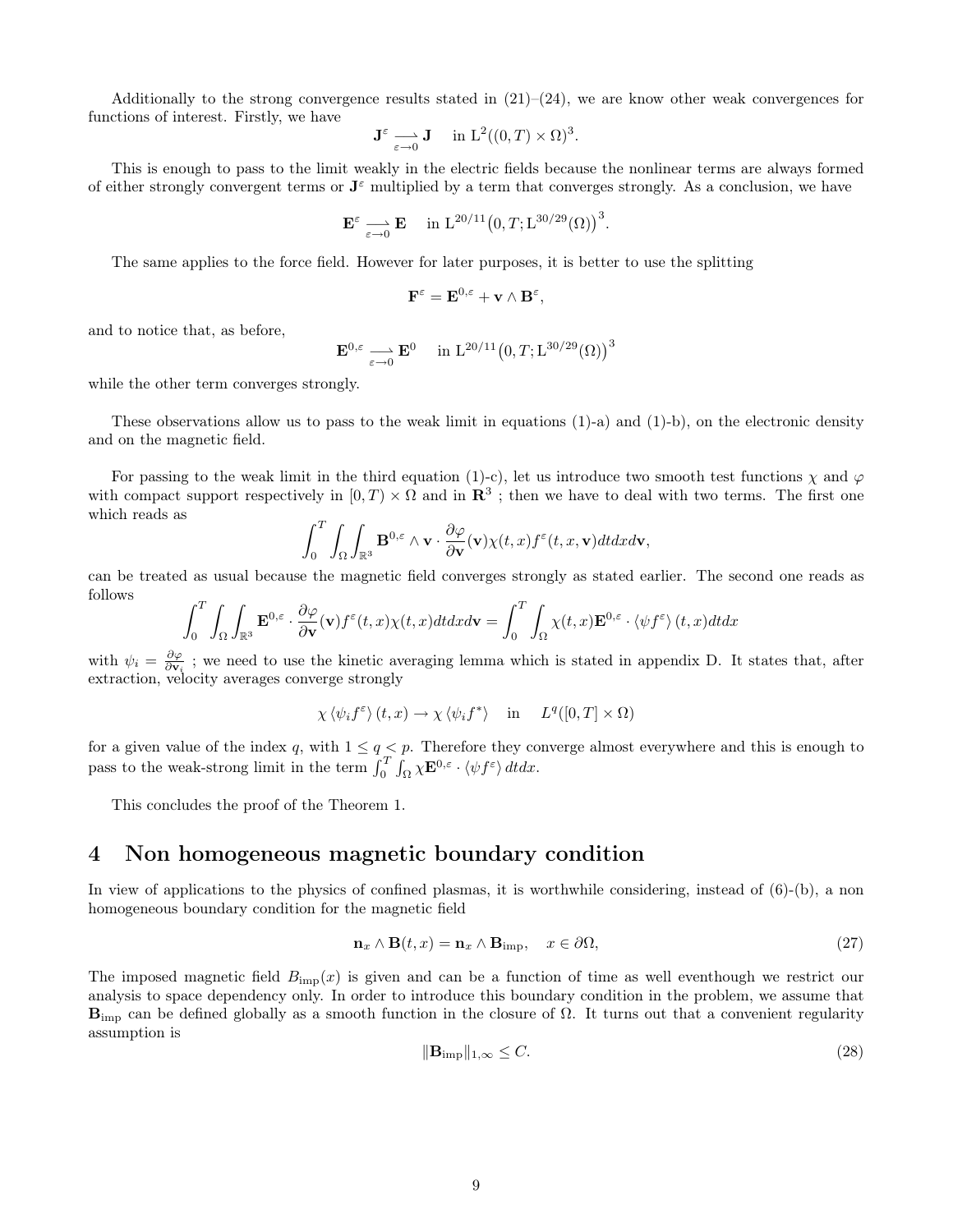We will write  $\mathbf{B} = \mathbf{B}_{\text{imp}} + \mathbf{B}_{\text{pert}}$  where  $\mathbf{B}_{\text{pert}}$  is the perturbation. Using these notations the system (1)-(a,b,c) is rewritten as

$$
-\lambda^{2} \Delta \ln n_{e} = n_{I} - n_{e},
$$
\n
$$
\frac{\partial \mathbf{B}_{\text{pert}}}{\partial t} - \nabla \wedge \left(\frac{1}{n_{e}} n_{I} \mathbf{u}_{I} \wedge (\mathbf{B}_{\text{imp}} + \mathbf{B}_{\text{pert}})\right) + \nabla \wedge \left(\frac{1}{n_{e}} (\mathbf{J}_{\text{imp}} + \mathbf{J}_{\text{pert}}) \wedge (\mathbf{B}_{\text{imp}} + \mathbf{B}_{\text{pert}})\right) + \nabla \wedge (\eta (\mathbf{J}_{\text{imp}} + \mathbf{J}_{\text{pert}})) = 0,
$$
\n(b)\n
$$
\frac{\partial f}{\partial t} + \mathbf{v} \cdot \nabla f + \frac{\partial}{\partial x} \left[ \left( (-\frac{T_{e}}{r} \nabla n_{e} + \frac{(\mathbf{J}_{\text{imp}} + \mathbf{J}_{\text{pert}}) - n_{I} \mathbf{u}_{I}}{r} \wedge (\mathbf{B}_{\text{imp}} + \mathbf{B}_{\text{pert}}) + \mathbf{v} \wedge (\mathbf{B}_{\text{imp}} + \mathbf{B}_{\text{pert}}) \right) f \right] = 0,
$$
\n(c).

$$
\frac{\partial f}{\partial t} + \mathbf{v}.\nabla f + \frac{\partial}{\partial \mathbf{v}} \left[ \left( (-\frac{e}{n_e} \nabla n_e + \frac{(\mathbf{v}_{\text{imp}} + \mathbf{v}_{\text{pert}})}{n_e} \wedge (\mathbf{B}_{\text{imp}} + \mathbf{B}_{\text{pert}}) ) + \mathbf{v} \wedge (\mathbf{B}_{\text{imp}} + \mathbf{B}_{\text{pert}}) \right) f \right] = 0, \qquad (c).
$$
\n(29)

where the total current is  $\mathbf{J} = \mathbf{J}_{imp} + \mathbf{J}_{pert}$  with

$$
\mathbf{J}_{\mathrm{imp}} = \nabla \wedge \mathbf{B}_{\mathrm{imp}} \text{ and } \mathbf{J}_{\mathrm{pert}} = \nabla \wedge \mathbf{B}_{\mathrm{pert}}.
$$

We now use the boundary conditions

 $\sqrt{ }$ 

 $\begin{array}{c} \hline \end{array}$ 

 $\Bigg\}$ 

$$
\begin{cases} \mathbf{n}_x \cdot \nabla n_e(t, x) = 0 & x \in \partial \Omega, \quad (a) \\ \mathbf{n}_x \wedge \mathbf{B}(t, x)_{\text{pert}} = 0 & x \in \partial \Omega, \quad (b) \end{cases}
$$
 (30)

$$
\int f(x, \mathbf{v} - 2(\mathbf{v} \cdot \mathbf{n}_x)\mathbf{n}_x) = f(x, \mathbf{v}), \quad \mathbf{v} \in \mathbb{R}^3, \quad x \in \partial \Omega. \quad (c)
$$

Let us define the perturbed magnetic energy and the total perturbed energy

$$
\mathcal{E}_m^{\text{pert}}(t) = \frac{1}{2} \int_{\Omega} |\mathbf{B}_{\text{pert}}(t, x)|^2 dx,
$$
  

$$
\mathcal{E}_{\text{tot}}^{\text{pert}} = \mathcal{E}_I + \mathcal{E}_m^{\text{pert}} + \frac{\lambda^2}{2} \int_{\Omega} |\nabla_x (\ln n_e)|^2 dx + \int_{\Omega} (n_e \ln n_e - n_e + 1) dx \ge 0.
$$

The energy balance is modified by the imposed magnetic field and we have

**Proposition 6.** Classical solutions to  $(29)$ – $(30)$  satisfy the perturbed energy dissipation relation

$$
\frac{d}{dt}\mathcal{E}_{\text{tot}}^{\text{pert}} = -\int_{\Omega} \eta \Big| \mathbf{J}_{\text{pert}} \Big|^2 dx + S
$$

where the source is

$$
S = -\int_{\Omega} \eta \mathbf{J}_{\text{imp}} \cdot \mathbf{J}_{\text{pert}} dx - \int_{\Omega} \frac{1}{n_e} \mathbf{J}_{\text{imp}} \wedge (\mathbf{B}_{\text{imp}} + \mathbf{B}_{\text{pert}}) \cdot \mathbf{J}_{\text{pert}} dx + \int_{\Omega} \frac{1}{n_e} \mathbf{J}_{\text{imp}} \wedge (\mathbf{B}_{\text{imp}} + \mathbf{B}_{\text{pert}}) \cdot n_I \mathbf{u}_I dx.
$$

Proof. Performing the same manipulations as in the proof of the energy identity (9), we obtain

$$
\frac{d}{dt}\mathcal{E}_{I} = \int_{\Omega} \left( \frac{n_{I}}{n_{e}} \left( \mathbf{J}_{\text{imp}} + \mathbf{J}_{\text{pert}} \right) \wedge \left( \mathbf{B}_{\text{imp}} + \mathbf{B}_{\text{pert}} \right) - n_{I} T_{e} \nabla \left( \ln n_{e} \right) \right) \cdot \mathbf{u}_{I} dx.
$$

Taking the scalar product of the magnetic equation against  $B_{\text{pert}}$  and using the homogeneous boundary condition  $(30)-(b)$ , we obtain

$$
\frac{d}{dt}\mathcal{E}_{m}^{\text{pert}} = -\int_{\Omega} \frac{n_{I}}{n_{e}} \mathbf{u}_{I} \cdot (\mathbf{J}_{\text{pert}} \wedge (\mathbf{B}_{\text{imp}} + \mathbf{B}_{\text{pert}})) dx - \int_{\Omega} \frac{1}{n_{e}} (\mathbf{J}_{\text{imp}} + \mathbf{J}_{\text{pert}}) \wedge (\mathbf{B}_{\text{imp}} + \mathbf{B}_{\text{pert}}) \cdot \mathbf{J}_{\text{pert}} dx
$$

$$
-\int_{\mathbb{R}^{3}} \eta \left( \mathbf{J}_{\text{imp}} + \mathbf{J}_{\text{pert}} \right) \cdot \mathbf{J}_{\text{pert}} dx
$$

$$
\int_{\Omega} \frac{n_{I}}{n_{e}} \mathbf{u}_{I} \cdot (\mathbf{J}_{\text{pert}} \wedge (\mathbf{B}_{\text{imp}} + \mathbf{B}_{\text{pert}})) dx - \int_{\Omega} \frac{1}{n_{e}} \mathbf{J}_{\text{imp}} + \wedge (\mathbf{B}_{\text{imp}} + \mathbf{B}_{\text{pert}}) \cdot \mathbf{J}_{\text{pert}} dx - \int_{\mathbb{R}^{3}} \eta \left( \mathbf{J}_{\text{imp}} + \mathbf{J}_{\text{pert}} \right) \cdot \mathbf{J}_{\text{pert}} dx
$$
  
before one gets

There

= −

$$
\frac{d}{dt} \left( \mathcal{E}_I + \mathcal{E}_{\text{tot}}^{\text{pert}} \right) = - \int_{\Omega} T_{\text{e}} \nabla \left( \ln n_e \right) \cdot \left( n_I \mathbf{u}_I \right) dx - \int_{\Omega} \eta \Big| \mathbf{J}_{\text{pert}} \Big|^2 dx + S
$$

which is very similar to (10). The rest of the proof is unchanged.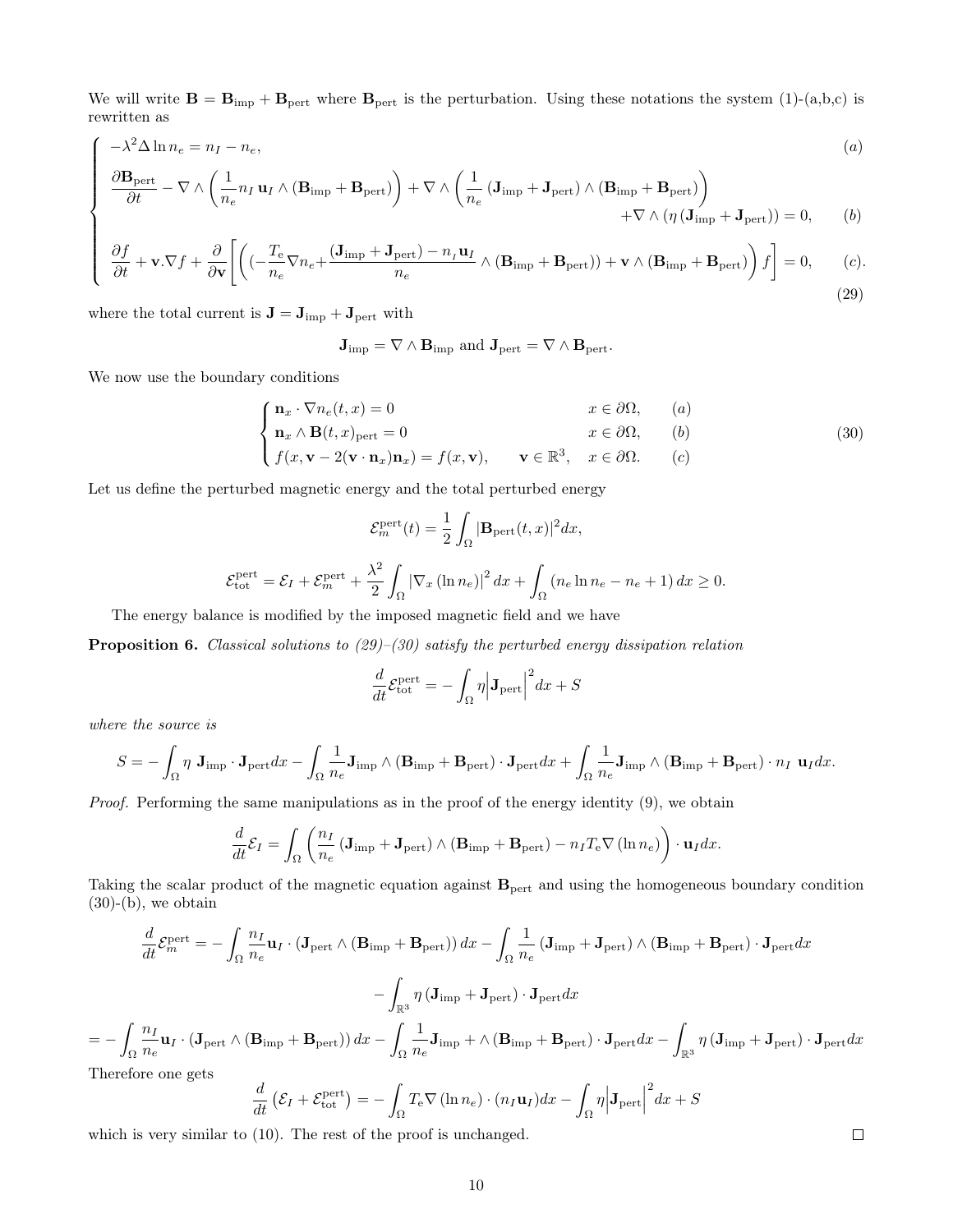**Proposition 7.** There exists a constant  $K > 0$  depending only on the initial data and on the constant in (28) such that the perturbed energy is bounded for all time  $t < T^* = \log\left(1 + \frac{C}{\|\mathbf{J}_{\text{imp}}\|_{\infty}}\right)$ .

Remark 4. Our analysis of weak stability can easily be extended to this non-homogeneous boundary condition for  $t < T^*$ . This estimate expresses the interest of a good control on the imposed current. Indeed the smaller is  $\|\mathbf{J}_{\text{imp}}\|_{\infty}$ , the greater  $T^*$  is.

*Proof.* (of proposition 7). We observe that the new terms in S are proportional to  $J_{\text{imp}}$ . Therefore two cases occur.

**First case:**  $J_{\text{imp}} = 0$ . This idealized case might be encountered in Tokamaks: for example if  $B_{\text{imp}} = F \nabla \theta$ where  $\theta$  is the toroidal angle and F is a constant. Physically it corresponds to an imposed exterior magnetic with vanishing current [10]. The magnetic lines of  $\mathbf{B}_{\text{imp}}$  form a ring. In this case  $S = 0$ , so the perturbed energy dissipation relation has the same form as (9). It turns out that the perturbed energy is bounded for all times, which indeed corresponds to the claim since  $J_{\text{imp}}=0$ .

**Second case:**  $J_{\text{imp}} \neq 0$ . This situation is more realistic in Tokamaks, since the magnetic lines form an helix or at least must be close to helicoidal geometry [10]. This is the general case.

Let  $\sigma > 0$  be a given positive number. The energy identity writes also

$$
\frac{d}{dt}\left(e^{-\sigma t}\mathcal{E}_{\text{tot}}^{\text{pert}}\right) = Re^{-\sigma t}, \quad R = -\sigma \mathcal{E}_{\text{tot}}^{\text{pert}} - \int_{\Omega} \eta \Big| \mathbf{J}_{\text{pert}} \Big|^2 dx + S. \tag{31}
$$

Our goal is to control the source term S in R as much as possible by  $-\sigma \mathcal{E}_{\text{tot}}^{\text{pert}} - \eta ||\mathbf{J}_{\text{pert}}||_2$  and to control the remaining part with a Gronwall technique.

Using the assumption (28), the fact that  $\eta$  is constant and the Hölder inequality between the conjugated spaces  $L^5(\Omega)$  and  $L^{\frac{5}{4}}(\Omega)$ , we can write

$$
|S| \leq \left(\alpha_1 \|\mathbf{J}_{\text{pert}}\|_2 + \alpha_2 \|\mathbf{J}_{\text{pert}}\|_2 \|\mathbf{B}_{\text{pert}}\|_2 + \alpha_2 \|\mathbf{B}_{\text{imp}}\|_5 \|\mathbf{n}_I \mathbf{ u}_I\|_{\frac{5}{4}} + \alpha_2 \|\mathbf{B}_{\text{pert}}\|_5 \|\mathbf{n}_I \mathbf{ u}_I\|_{\frac{5}{4}}\right) \|\mathbf{J}_{\text{imp}}\|_{\infty}
$$

with  $\alpha_1 = \eta$  and  $\alpha_2 = ||n_e^{-1}||_{\infty}$ . Let  $\epsilon > 0$  be an arbitrary real number. Then

$$
\alpha_1\|\mathbf{J}_{\text{pert}}\|_2+\alpha_2\|\mathbf{J}_{\text{pert}}\|_2\|\mathbf{B}_{\text{pert}}\|_2\leq \frac{\alpha_1}{2\epsilon}+\epsilon\frac{\alpha_1+\alpha_2}{2}\|\mathbf{J}_{\text{pert}}\|_2^2+\frac{\alpha_2}{2\epsilon}\|\mathbf{B}_{\text{pert}}\|_2^2.
$$

The identity (34), written as  $||n_I \mathbf{u}_I||_{\frac{5}{4}} \leq \alpha_4 \mathcal{E}_I^{\frac{4}{5}}$ , implies successively the controls

$$
\|{\mathbf{B}}_{\text{imp}}\|_5 \|n_I \; {\mathbf{u}}_I \|_{\frac{5}{4}} \leq \alpha_3 \mathcal{E}_I^{\frac{4}{5}}
$$

$$
\|\mathbf{B}_{\rm pert}\|_5\|n_I\;\mathbf{u}_I\|_{\frac{5}{4}}\leq \alpha_5\left(\|\mathbf{B}_{\rm pert}\|_2+\|\mathbf{J}_{\rm pert}\|_2\right)\mathcal{E}_I^{\frac{4}{5}}\leq \alpha_6\left(\mathcal{E}_m^{\rm pert}\right)^{\frac{1}{2}}\mathcal{E}_I^{\frac{4}{5}}+\epsilon\frac{\alpha_5}{2}\|\mathbf{J}_{\rm pert}\|_2^2+\frac{\alpha_5}{2\epsilon}\mathcal{E}_I^{\frac{8}{10}}.
$$

So the right hand side in (31) is bounded by

$$
R \leq \beta_1 + \beta_2 \mathcal{E}_I^{\frac{4}{5}} + \beta_3 \left(\mathcal{E}_m^{\text{pert}}\right)^{\frac{1}{2}} \mathcal{E}_I^{\frac{4}{5}}
$$

for some constants  $\beta_{1,2,3}$ . Since the electronic density is bounded and  $0 \leq \mathcal{E}_I + \mathcal{E}_{m}^{\text{pert}} \leq \mathcal{E}_{\text{tot}}^{\text{pert}}$  by construction, we also have

$$
R \leq \gamma_1 + \gamma_2 \left(\mathcal{E}_{\text{tot}}^{\text{pert}}\right)^{\frac{4}{5}} + \gamma_3 \left(\mathcal{E}_{\text{tot}}^{\text{pert}}\right)^{\frac{13}{10}}
$$

for some constants  $\gamma_{1,2,3}$  which do not depend on time. Since  $y^{\frac{4}{5}} \leq 1 + y^{\frac{13}{10}}$  for positive y, we get the more compact form

$$
R \leq \delta_1 + \delta_2 \left(\mathcal{E}_{\text{tot}}^{\text{pert}}\right)^{\frac{13}{10}}
$$

for some constants  $\delta_{1,2}$  which do not depend on time.

We see that the right hand side is more than linear with respect to  $\mathcal{E}_{\text{tot}}^{\text{pert}}$  due to the power  $\frac{13}{10}$ . As a consequence this inequality cannot prove that  $e^{-\sigma t} \mathcal{E}_{\text{tot}}^{\text{pert}}$  or  $\mathcal{E}_{\text{tot}}^{\text{pert}}$  is bounded for all time.

Next we wish to obtain a evaluation of the time of existence with respect to  $\|\mathbf{J}_{\text{imp}}\|_{\infty}$ . We set  $u(t) = e^{-\sigma t}\mathcal{E}_{\text{tot}}^{\text{pert}}$ . One can simplify the inequality as

$$
u'(t) \le \left(\delta_1 + \delta_2 u^{\frac{13}{10}}\right) \|\mathbf{J}_{\mathrm{imp}}\|_{\infty} e^{\frac{3\sigma}{10}t}.
$$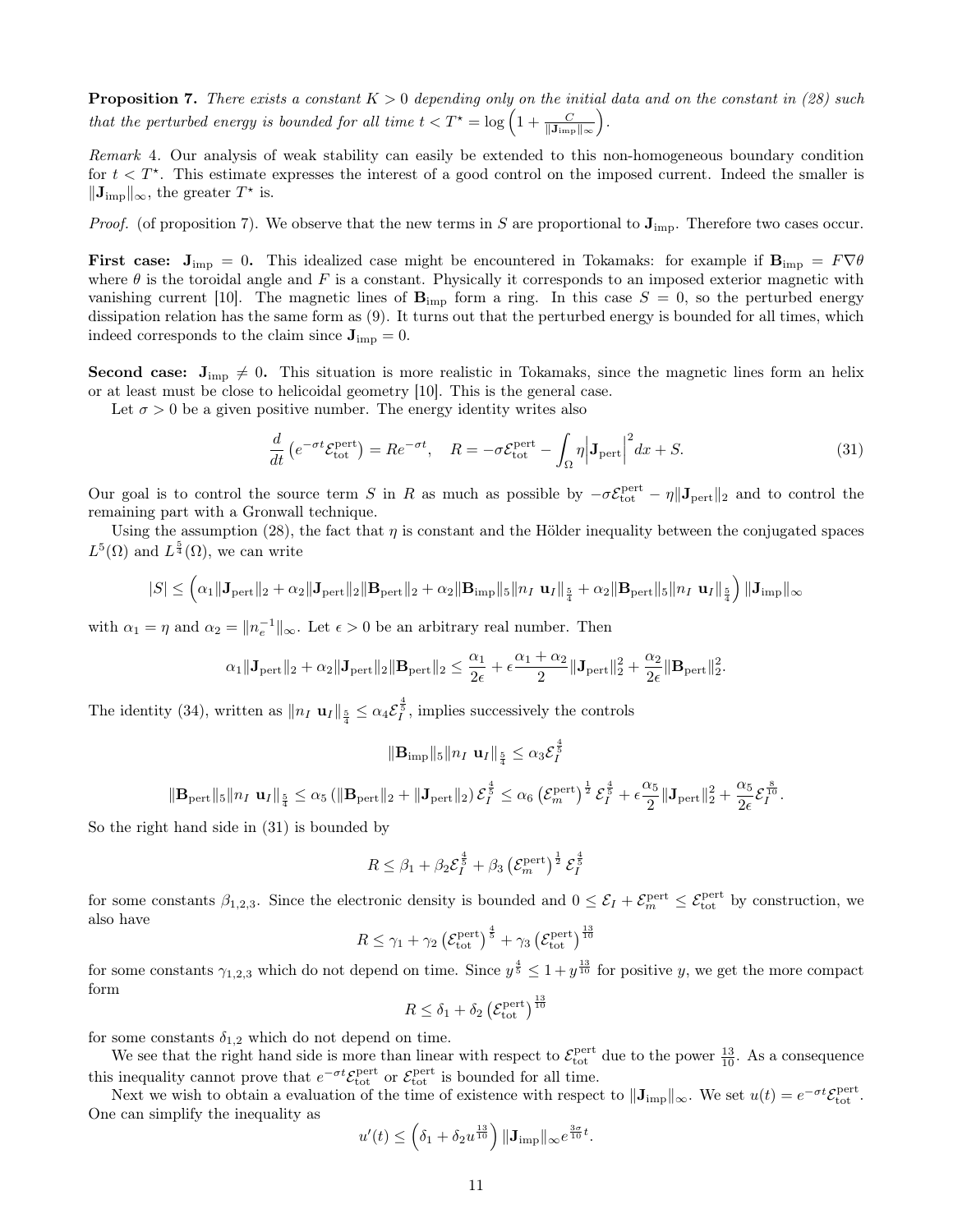Rescaling of the time variable as  $d\tau = ||\mathbf{J}_{\text{imp}}||_{\infty}e^{\frac{3\sigma}{10}t}dt$ , that is

$$
\tau = \frac{10}{3} \|\mathbf{J}_{\text{imp}}\|_{\infty} \left(e^{\frac{3\sigma}{10}t} - 1\right),\,
$$

yields the inequality  $\frac{d}{d\tau}u \leq \delta_1 + \delta_2 u^{\frac{13}{10}}$ . It is finally convenient to define  $v = \delta_1 + \delta_2 u^{\frac{13}{10}}$  so that

$$
v'(t) = \delta_2 \frac{13}{10} u^{\frac{3}{10}} u'(t)
$$
 which yields  $v'(t) \leq \delta_3 v^{\frac{3}{13}} v = \delta_3 v^{\frac{16}{13}}$ .

Therefore  $-\frac{d}{d\tau}v^{-\frac{3}{13}} \leq \delta_4 = \frac{3}{13}\delta_3$ , which implies  $v^{-\frac{3}{13}}(0) - v^{-\frac{3}{13}}(\tau) \leq \delta_4\tau$ . It yields

$$
v^{\frac{3}{13}}(\tau) \leq \frac{1}{v^{\frac{3}{13}}(0) - \delta_4 \tau}
$$

which is valid for  $\tau < \tau^* = \frac{v^{\frac{3}{13}}(0)}{\delta}$  $\frac{3(0)}{\delta_4}$ . Going back to the time variable t, the solution is defined for  $t < T^*$  where

$$
\frac{10}{3} \|\mathbf{J}_{\text{imp}}\|_{\infty} \left(e^{\frac{3\sigma}{10}T^{\star}} - 1\right) = \tau^{\star}.
$$

The proof is complete.

# 5 Construction of an approximate solution

In order to complete our theory, we now detail how to use the so-called splitting strategy, which is a constructive method, for the design of an approximate solution to the system

$$
\begin{cases}\n-\lambda^2 \Delta \ln n_e = n_I - n_e, & (a) \\
\frac{\partial \mathbf{B}}{\partial t} - \nabla \wedge \left(\frac{1}{n_e} n_I \mathbf{u}_I \wedge \mathbf{B}\right) + \nabla \wedge \left(\frac{1}{n_e} \mathbf{J} \wedge \mathbf{B}\right) + \nabla \wedge \left(\eta \nabla \wedge \mathbf{B}\right) = 0, & (b) \\
\end{cases}
$$
\n(32)

$$
\begin{cases}\n\frac{\partial f}{\partial t} + \mathbf{v}.\nabla f + \frac{\partial}{\partial \mathbf{v}} \left[ \left( (-\frac{T_e}{n_e} \nabla n_e + \frac{\mathbf{J} - n_I \mathbf{u}_I}{n_e} \wedge \mathbf{B}) + \mathbf{v} \wedge \mathbf{B} \right) f \right] = 0, \quad (c).\n\end{cases}
$$

The idea is clearly inspired from numerical methods. It consists of a convenient splitting strategy  $\dot{a}$  la Strang, together with the linearization and freezing of certain coefficients  $\dot{a}$  la Temam. The main point is to decompose the total system in simpler parts which are conceptually easier to solve or easier to analyse, preserving at the same time the decay of the energy identity

$$
\mathcal{E}_{tot} = \frac{1}{2} \int_{\Omega} \int_{\mathbb{R}^3} f(t, x, \mathbf{v}) |\mathbf{v}|^2 d\mathbf{v} dx + \frac{1}{2} \int_{\Omega} |\mathbf{B}(t, x)|^2 dx + \frac{\lambda^2}{2} \int_{\Omega} |\nabla_x (\ln n_e)|^2 dx + \int_{\Omega} (n_e \ln n_e - n_e + 1) dx.
$$

Let  $\Delta t > 0$  be a time step which is ultimately destinated to tend to zero. We consider that

 $f(t_k)$  and  $\mathbf{B}(t_k)$ 

are known at the beginning of the time step  $t_k = k\Delta t$ . We restrict the presentation to the core of the method. This constructive method also provides additional insights into the mathematical structure of the model.

### 5.1 Vlasov-Poisson

One first solves during the time step  $\Delta t$ 

$$
\begin{cases}\n-\lambda^2 \Delta \ln n_e = n_I - n_e, & (a) \\
\frac{\partial \mathbf{B}}{\partial t} = 0, & (b) \\
\frac{\partial f}{\partial t} + \mathbf{v} . \nabla f + \frac{\partial}{\partial \mathbf{v}} \left[ -\frac{T_e}{n_e} \nabla n_e f \right] = 0. & (c)\n\end{cases}
$$

This is a non linear Vlasov-Poisson equation which can be considered as standard even if we know very little mathematical literature about it. It is easy to show that regular solutions preserve the energy. This procedure defines a new solution

$$
f^*(t_k + \Delta t)
$$
 and  $\mathbf{B}^*(t_k + \Delta t) = \mathbf{B}(t_k)$ .

 $\Box$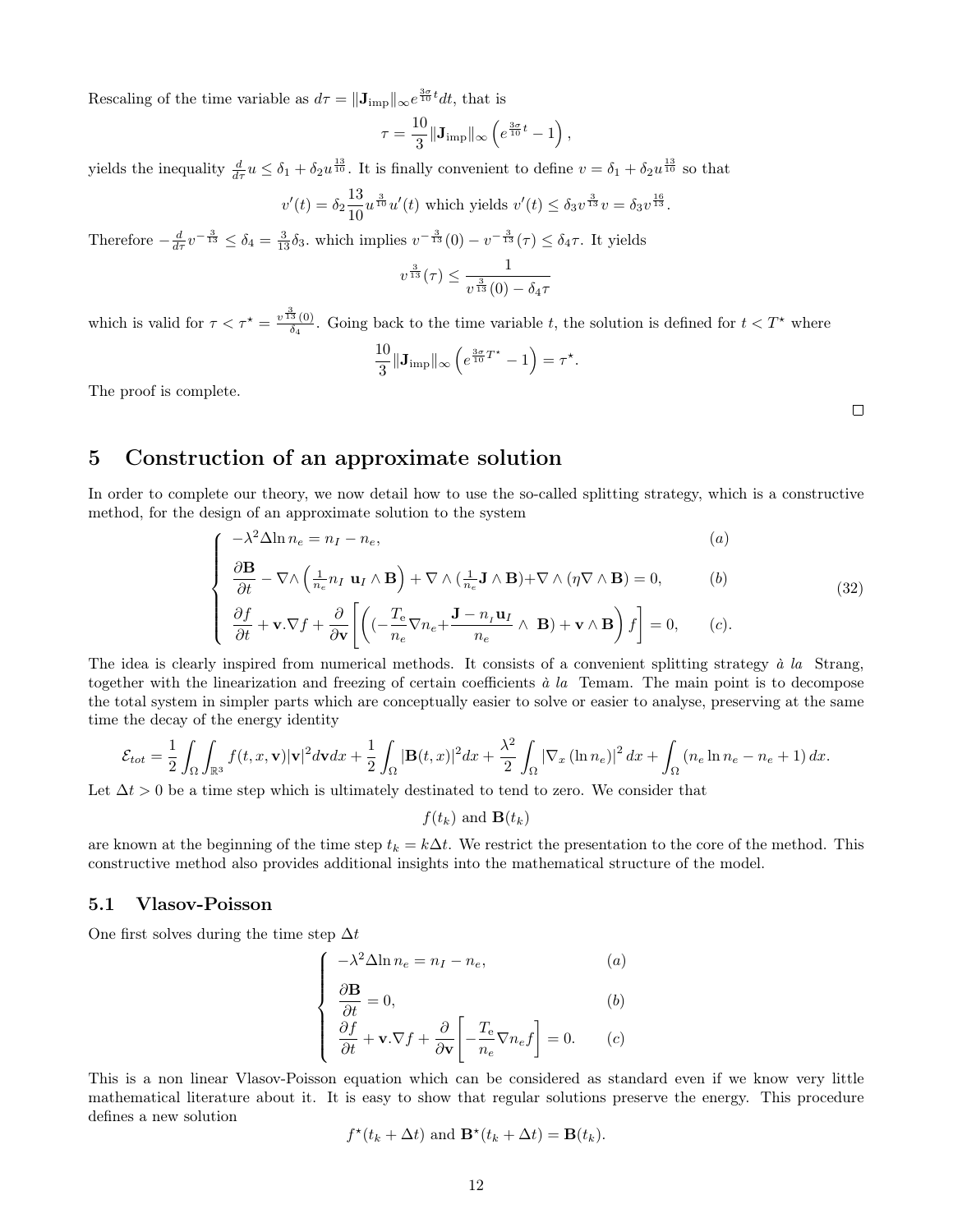### 5.2 Magnetic part, first stage

For convenience we split the magnetic part of the equations in two stages, the first one which is fundamental, and the second which deals with less involved terms. The first stage writes

$$
\begin{cases}\n\frac{\partial \mathbf{B}}{\partial t} - \nabla \wedge \left( \frac{1}{n_e} n_I \mathbf{u}_I \wedge \mathbf{B}_{\text{frozen}} \right) + \nabla \wedge \left( \frac{1}{n_e} \mathbf{J} \wedge \mathbf{B}_{\text{frozen}} \right) + \nabla \wedge (\eta \nabla \wedge \mathbf{B}) = 0, \qquad (b) \\
\frac{\partial f}{\partial t} + \frac{\partial}{\partial \mathbf{v}} \left[ \left( \frac{\mathbf{J}}{n_e} \wedge \mathbf{B}_{\text{frozen}} \right) \right) f \right] = 0,\n\end{cases} \tag{c}.
$$

The initial data is provided by the previous step of the algorithm

$$
f^{\Box}(t_k) = f^{\star}(t_k + \Delta t)
$$
 et  $\mathbf{B}^{\Box}(t_k) = \mathbf{B}^{\star}(t_k + \Delta t)$ .

The frozen magnetic field is

$$
\mathbf{B}_{\mathrm{frozen}} = \mathbf{B}^{\star}(t_k + \Delta t).
$$

This frozen field is constant in time during the whole time step. This trick was first introduced by Temam in the context of trilinear forms and Navier-Stokes equations for magnetic equations [26, 27], see also [15].

One notices that equation b) is now a linear one, even if equation c) is still formerly non linear because it has a  $n_e$  dependence. However an explicit procedure allows to compute the solution. Indeed solutions of equation c) are such that

$$
\partial_t n_I=0.
$$

It means that  $n_I$  and  $n_e$  are frozen quantities

$$
n_I = n_I^{\text{frozen}} \text{ et } n_e = n_e^{\text{frozen}}.
$$

One has

$$
\partial_t n_I \mathbf{u}_I = \mathbf{J} \wedge \mathbf{d}, \quad \mathbf{d} = \frac{n_I \text{frozen}}{n_e \text{frozen}} \mathbf{B}_{\text{frozen}}
$$

which yields

$$
n_I \mathbf{u}_I = n_I \mathbf{u}_I(t_k) + \int_{t_k}^t \nabla \wedge \mathbf{B}(s) ds \wedge \mathbf{d}.
$$

It shows that  $n_I$  u<sub>I</sub> integro-differential and linear with respect to **B**. Plugging this form of  $n_I$  u<sub>I</sub> in equation b), we end up with a linear equation for B. This linear integro-differential equation is well posed under general assumptions.

Once the magnetic field is computed, we can report the current J in equation c) which is now easily solved with the method of characteristics. It is immediate that, due to the resistive operator, the energy decreases during this step. Since  $n_i$  is constant, the electronic energy is constant.

The solution at the end of this stage is referred to as

$$
f^{\Box}(t_k + \Delta t)
$$
 and  $\mathbf{B}^{\Box}(t_k + \Delta t) = \mathbf{B}(t_k)$ .

### 5.3 Magnetic part, second stage

It remains to solve

$$
\begin{cases}\n\frac{\partial \mathbf{B}}{\partial t} = 0, & (b) \\
\frac{\partial f}{\partial t} + \frac{\partial}{\partial \mathbf{v}} \left[ \left( \frac{-n_I \mathbf{u}_I}{n_e} \wedge \mathbf{B} \right) + \mathbf{v} \wedge \mathbf{B} \right) f \right] = 0, & (c),\n\end{cases}
$$

with prescribed initial data

$$
f^{\bullet}(t_k) = f^{\Box}(t_k + \Delta t)
$$
 and  $\mathbf{B}^{\bullet}(t_k) = \mathbf{B}^{\Box}(t_k + \Delta t)$ .

Since the magnetic field is frozen

$$
\mathbf{B} = \mathbf{B}_{frozen},
$$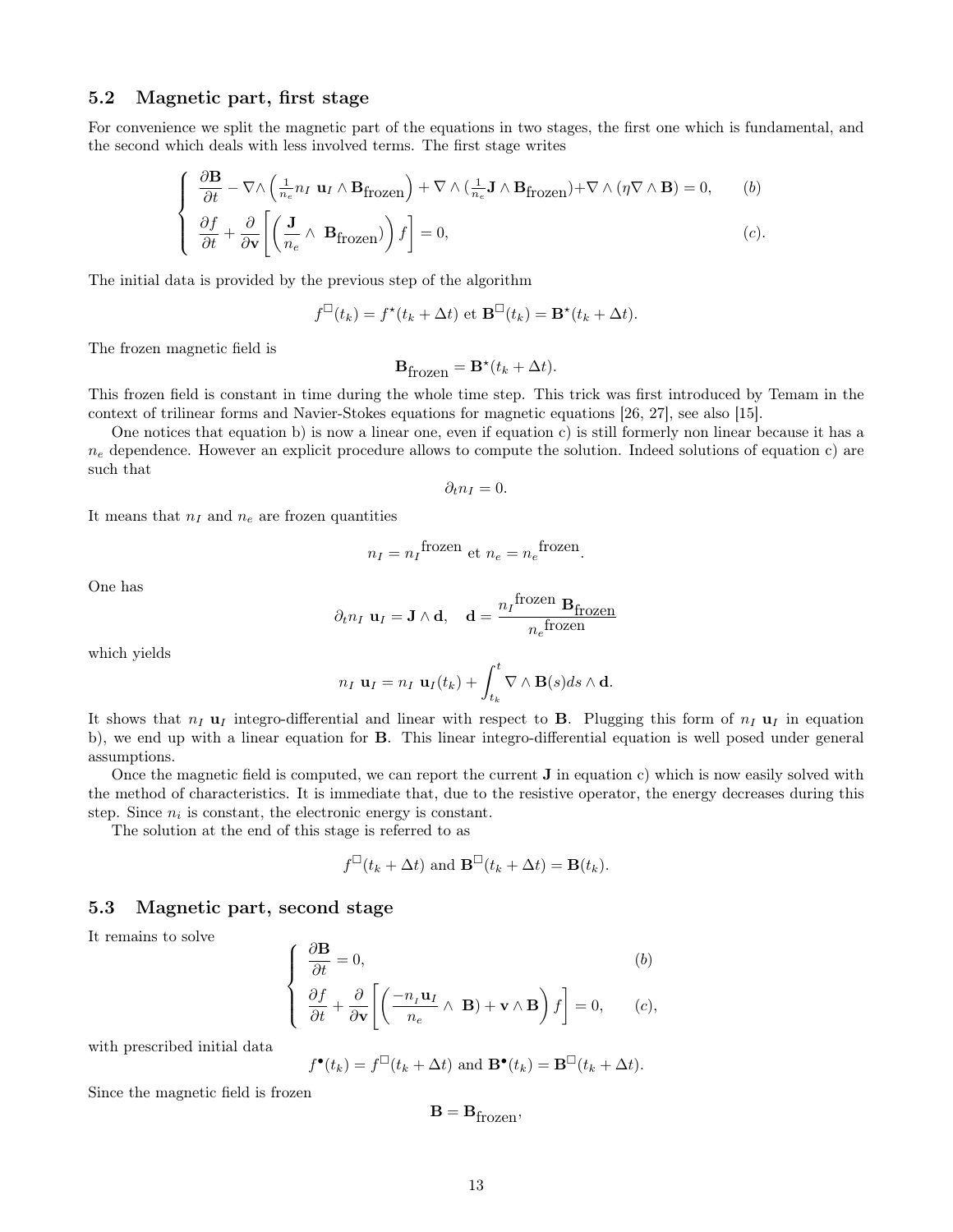equation c) is greatly simplified. Once again the ionic density  $n<sub>I</sub>$  and the electronic density  $n<sub>e</sub>$  are frozen

$$
n_I = n_I
$$
frozen and  $n_e = n_e$ frozen.

A consequence is

$$
\partial_t n_I \mathbf{u}_I = n_I \mathbf{u}_I \wedge \mathbf{d}, \quad \mathbf{d} = \left(-\frac{n_I \text{frozen}}{n_e \text{frozen}} + 1\right) \mathbf{B}_{\text{frozen}}.
$$

The solution of this linear equation is immediate. Therefore  $n_I \mathbf{u}_I$  is known. And finally the method of characteristics can be used to solve c). The energy is preserved during this second magnetic stage.

### 5.4 Iterations

The previous procedure allows us to design an approximate solution

$$
f(t_k + \Delta t) = f^{\bullet}(t_k + \Delta t)
$$
 and  $\mathbf{B}(t_k + \Delta t) = \mathbf{B}^{\bullet}(t_k + \Delta t)$ 

one time step after the other. With this procedure the total energy decreases and we can apply our stability analysis for proving existence.

# A Control on moments of  $f_I$

Several type of controls on velocity moments of  $f_I$  are available, see [23]. Here we recall one of the most fundamental control in  $L^p$  spaces based on the kinetic energy.

**Lemma 1.** Let  $f \in L_{t,x,\mathbf{v}}^{\infty}((0,T) \times \Omega \times \mathbb{R}^3) \cap L_t^{\infty}(0,T; L_{x,\mathbf{v}}^1(\Omega \times \mathbb{R}^3, |\mathbf{v}|^2 dx d\mathbf{v})$ . Define  $n_I$  by (2) and  $n_I$ **u**<sub>i</sub> by (3). Then  $n_I \in L_t^{\infty}(0,T; L_x^{5/3}(\Omega))$ ,  $n_I \mathbf{u}_I \in L_t^{\infty}(0,T; L_x^{5/4}(\Omega))$  and we have for all  $t \in [0,T]$ ,

$$
||n_{I}(t,\cdot)||_{5/3} \leq C||f(t,\cdot,\cdot)||_{\infty}^{2/5} \left(\int_{\Omega} \int_{\mathbb{R}^{3}} f(t,x,\mathbf{v}) |\mathbf{v}|^{2} d\mathbf{v} dx\right)^{3/5},
$$
\n(33)

$$
||n_{I}(t,\cdot)\mathbf{u}_{I}||_{5/4} \leq C'||f(t,\cdot,\cdot)||_{\infty}^{1/5} \left(\int_{\Omega}\int_{\mathbb{R}^{3}}f(t,x,\mathbf{v})|\mathbf{v}|^{2}d\mathbf{v}d x\right)^{4/5}.
$$
 (34)

*Proof.* We only recall the proof of the result on  $n_I$ . Let  $R > 0$ . We have

$$
n_I(t, x) = \int_{|\mathbf{v}| \le R} f(t, x, \mathbf{v}) d\mathbf{v} + \int_{|\mathbf{v}| \ge R} f(t, x, \mathbf{v}) d\mathbf{v}
$$
  

$$
\le C R^3 \|f(t, \cdot, \cdot)\|_{\infty} + \frac{1}{R^2} \int_{|\mathbf{v}| \le R} f(t, x, \mathbf{v}) |\mathbf{v}|^2 d\mathbf{v}.
$$

Then by minimization over  $R$  we get

$$
n_I(t,x) \leq C \|f(t,\cdot,\cdot)\|_{\infty}^{2/5} \left( \int_{\mathbb{R}^3} f(t,x,\mathbf{v}) |\mathbf{v}|^2 d\mathbf{v} \right)^{3/5}
$$

and after integration we obtain the claim.

### B Uniform lower bound on  $n_e$

The purpose of this section is to prove several properties that we have used throughout the paper for the elliptic equation

$$
\begin{cases}\n-\lambda^2 \Delta \ln n_e + n_e = n_I, & x \in \Omega, \\
\frac{\partial n_e}{\partial \nu} = 0, & x \in \partial \Omega,\n\end{cases}
$$

with a right hand side data satisfying  $n_I \geq 0$ ,  $\int n_I = M_{initial} > 0$  and  $n_I \in L^{5/3}$ .

We are going to prove the estimate

 $\Box$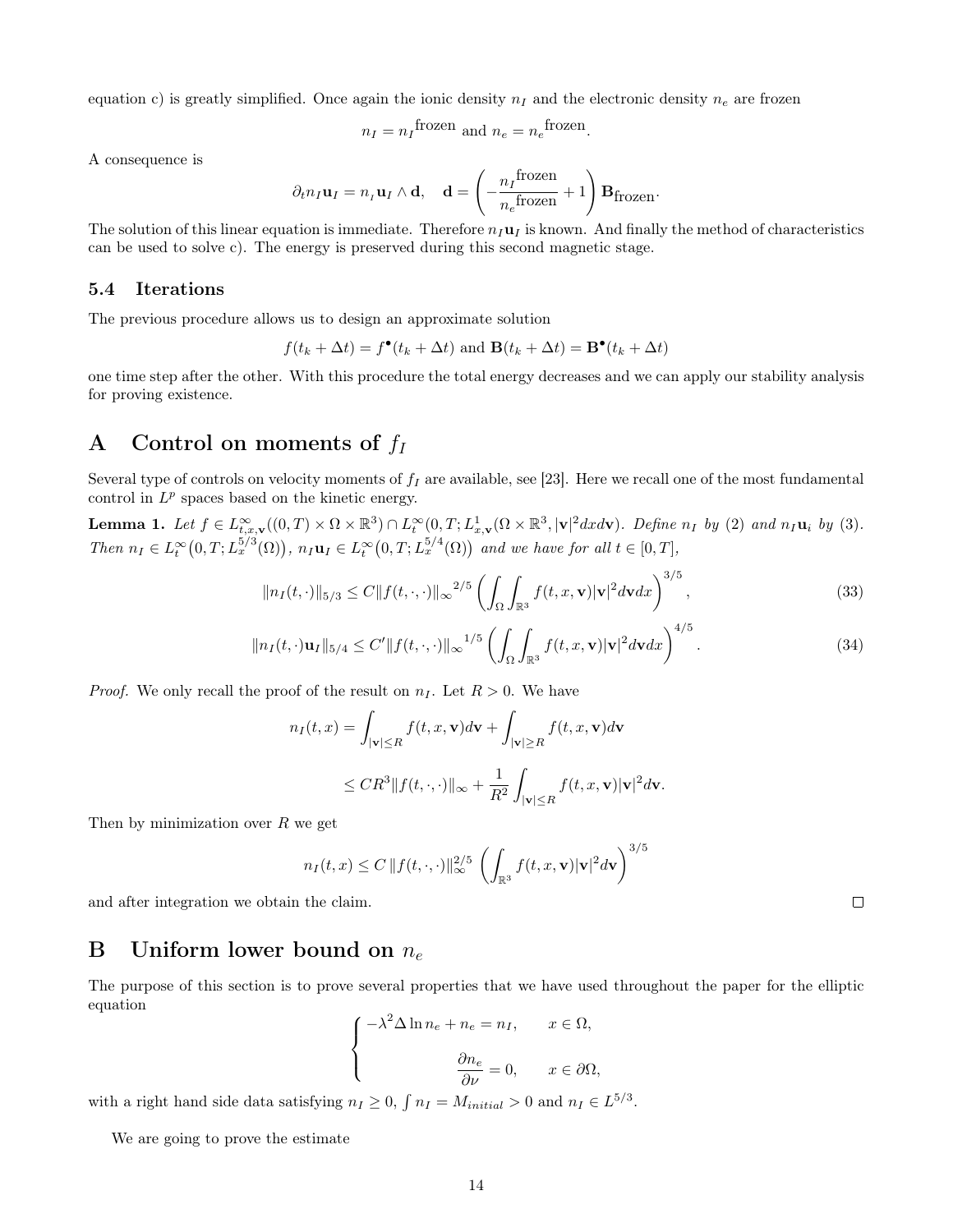**Lemma 2.** Let  $n_I \in L^{\infty}(0,T; L^{5/3} \cap L^{1}(\Omega))$  and  $n_e$  a strong solution to the above equation, then we have the two-sided control

$$
0 < K_{-}(\|n_I\|_{5/3}) \le n_e \le K_{+}(\|n_I\|_{5/3}),\tag{35}
$$

for some continuous positive functions  $K_{\pm}(\cdot)$  with  $K_{+} > 1$  increasing,  $K_{-}$  decreasing.

We also recall that integration of the equation gives the electric neutrality relation

$$
||n_e||_1 = ||n_I||_1.
$$

We can now explain why the total energy  $(8)$  is well defined for weak solutions and also at initial time. From the lower and upper bound in (35), we conclude that  $n_e \ln n_e \in L^1(\Omega)$ . Also, multiplying the equation by  $\ln n_e$ , we find

$$
\lambda \int_{\Omega} |\nabla_x \ln n_e|^2 dx = \int_{\Omega} (n_I - n_e) \ln n_e \le 2 \ln K_+ ||n_I||_1.
$$

*Proof.* Then, we argue in two steps. Firstly, we multiply the equation by  $n_e^{2/3}$  and integrate by parts. The Hölder inequality gives

$$
\frac{2\lambda^2}{3} \int \frac{|\nabla n_e|^2}{n_e^{1/3}} + \int n_e^{5/3} = \int n_I n_e^{2/3} \le ||n_I||_{5/3} ||n_e||_{5/3}^{2/3},
$$

from which we conclude the bound

$$
||n_e||_{5/3} \le ||n_I||_{5/3}.
$$

Secondly we use the elliptic regularity theory to conclude that  $\ln n_e - \langle \ln n_e \rangle_{\Omega} \in W^{2,p}, 1 \le p \le 5/3$  and thus

$$
\ln n_e - \langle \ln n_e \rangle_{\Omega} \in L^q, \qquad \forall q > 1, \qquad \frac{1}{q} = \frac{1}{p} - \frac{2}{3},
$$

where  $\langle \phi \rangle_{\Omega}$  denotes the average of the  $L^1(\Omega)$  function  $\phi$  over  $\Omega$ . Finally, because  $\frac{2}{3} > \frac{3}{5}$  we conclude from the Morrey estimates [13] that

$$
\|\ln n_e - \langle \ln n_e \rangle_{\Omega}\|_{\infty} \leq C(\|n_I\|_{5/3}).
$$

The result follows immediately thanks to the control of  $\langle \ln n_e \rangle_{\Omega}$  through (35).

## C Compactness of the magnetic field

We have also used the Sobolev injection for Maxwell equations and we recall it in this appendix. We introduce the following spaces

$$
H_{\text{curl}}(\Omega) = \{ \mathbf{b} \in L^{2}(\Omega)^{3} / \nabla \wedge \mathbf{b} \in L^{2}(\Omega)^{3} \},
$$
  
\n
$$
H_{\text{div}}(\Omega) = \{ \mathbf{b} \in L^{2}(\Omega)^{3} / \nabla \cdot \mathbf{b} \in L^{2}(\Omega)^{3} \},
$$
  
\n
$$
X_{N}(\Omega) = \{ \mathbf{b} \in H_{\text{curl}}(\Omega) \cap H_{\text{div}}(\Omega) / \mathbf{b} \wedge \mathbf{n} = 0 \text{ on } \partial\Omega \}.
$$
\n(36)

We recall the following result (see [9])

**Theorem 2.** Assume that the domain  $\Omega$  is of class  $C^{1,1}$ . Then the space  $X_N(\Omega)$  is continuously imbedded in  $\mathrm{H}^1(\Omega)^3.$ 

### D Kinetic averaging lemma

We recall here one result of the theory of averaging lemmas for kinetic equations. When  $f(t, x, v)$  is solution of a kinetic equation, it cannot be more regular that the initial data or the right hand-side. However, averages in velocity gain regularity. Recall that the macroscopic quantity  $\langle f\psi \rangle$  is defined as

$$
\langle f \psi \rangle (t,x) = \int_{\mathbb{R}^d} f(t,x,\mathbf{v}) \psi(\mathbf{v}) d\mathbf{v}
$$

where  $\psi$  is a given function in  $\mathcal{C}_c^{\infty}(\mathbb{R}^d)$  (i.e. smooth with compact support), the averaging lemmas aim at proving compactness properties on  $\langle f\psi \rangle$ . The first version of these averaging Lemma has been established by Golse, Lions

 $\Box$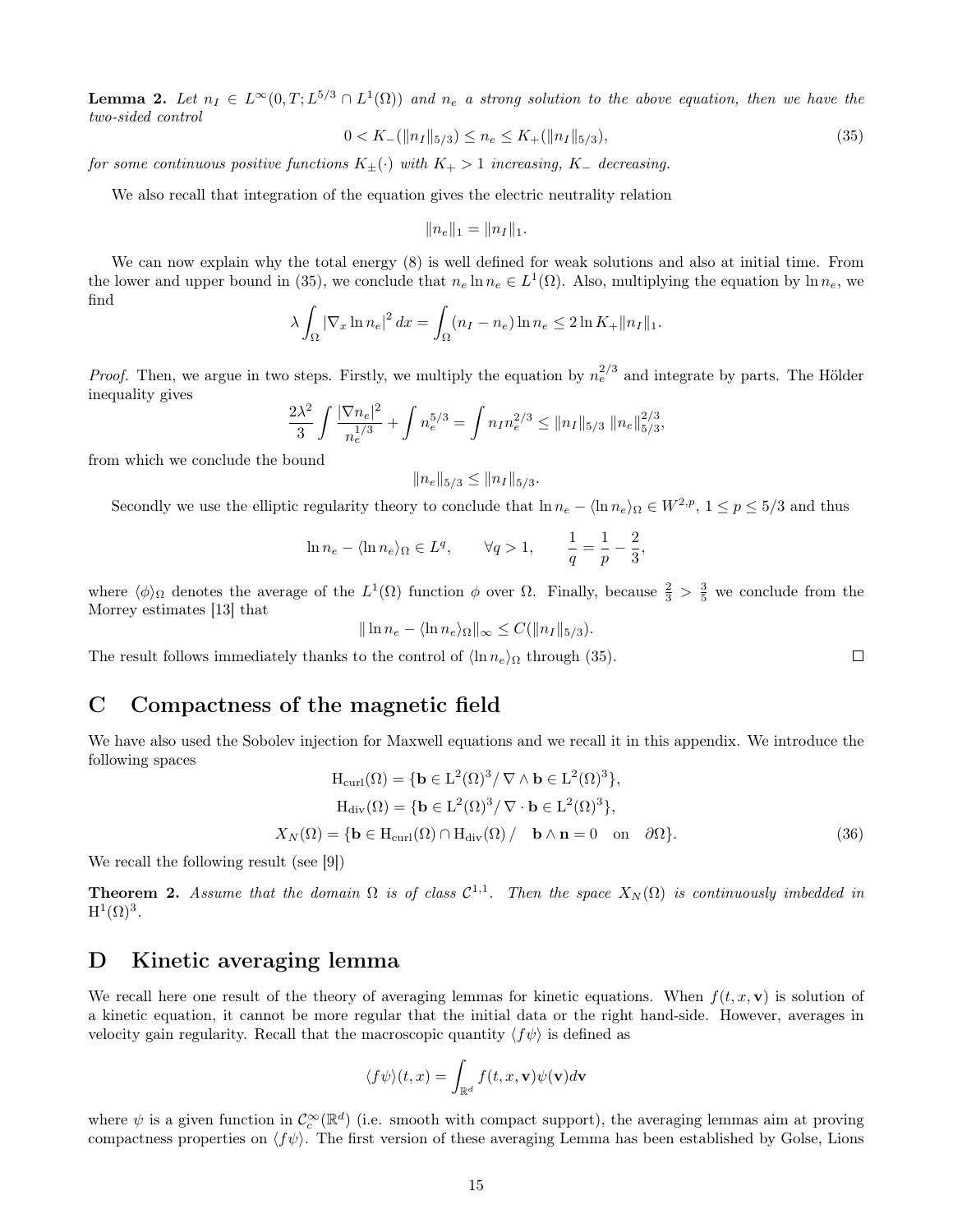Perthame and Sentis [17] for  $f \in L^2_{t,x,v}$  solution of the equation  $\partial_t f + \mathbf{v} \cdot \nabla_x f = S$  with  $S \in L^2_{t,x,\mathbf{v}}$ : it was proved that locally in time  $\langle f\psi\rangle \in H_{t,x}^{1/2}$ . This version has been then be extended (by complex interpolation) for the  $L^p$ framework,  $1 < p < \infty$  in [12]. Moreover, more complex versions have been proved by Di Perna, Lions and Meyer [12], who treat the case where S is the k-th derivative in velocity with a fractional derivative in x strictly less than one.

We use here a version proved by Perthame and Sougadinis [24] (the equality is the exponent is due to Bouchut [5]) which expresses an optimal gain of regularity (a full derivative)

**Theorem 3.** Let  $1 < q < \infty$  and f,  $\mathbf{g} = (g_1, ..., g_d)$  belong to  $\mathcal{L}_{t,x,\mathbf{v}}^q(\mathbf{R}^{1+3+3})$  and satisfy

$$
\frac{\partial f}{\partial t} + \mathbf{v} \cdot \nabla_x f = \frac{\partial}{\partial \mathbf{v}} \cdot \left( (\mathbb{I} - \Delta_{t,x,\mathbf{v}})^{1/2} \mathbf{g} \right).
$$
\n(37)

Then  $\langle f\psi \rangle \in L^q_{t,x}(\mathbf{R}^{1+3})$  and there exists  $C(p,\psi)$  such that

$$
\|\langle f\psi\rangle\|_q \le C(q,\psi) \|f\|_q^{1-\alpha} \|\mathbf{g}\|_q^{\alpha}
$$

for a positive exponent  $\alpha \leq \frac{1}{2} \min(\frac{1}{q}, 1 - \frac{1}{q}).$ 

In fact this theorem also proves strong compactness, which is the way we use it in our context. Consider a truncation function  $\chi = \chi(t, x)$  with supp $\chi \subset (0, T] \times \Omega$  which is fixed in this paragraph. Define the sequence of functions  $\mathbf{w}^{\varepsilon}$  as  $\mathbf{w}^{\varepsilon} = \chi \mathbf{F}^{\varepsilon} f^{\varepsilon}$  and  $z^{\varepsilon} = Zf^{\varepsilon}$ , with  $Z = \frac{\partial \chi}{\partial t} + \mathbf{v} \cdot \nabla_x \chi$ . They satisfy in  $\mathbf{R}^{1+3+3}$ 

$$
\frac{\partial}{\partial t}(\chi f^{\varepsilon}) + \mathbf{v} \cdot \nabla_x(\chi f^{\varepsilon}) = \frac{\partial}{\partial \mathbf{v}} \cdot \mathbf{w}^{\varepsilon} + z^{\varepsilon}.
$$
\n(38)

We know that  $\mathbf{w}^{\varepsilon}$  is bounded in  $L^1 \cap L^p_{t,x,\mathbf{v}}(\mathbf{R}^{1+3+3})$  for some  $p > 1$  (here  $p = 30/29$ ) and  $z^{\varepsilon}$  and  $\chi f^{\varepsilon}$  are bounded in  $L^1 \cap L_{t,x,\mathbf{v}}^{\infty}(\mathbf{R}^{1+3+3}).$ 

We are going to prove the following result for an exponent  $q$  (with  $1 < q < p$ ).

**Lemma 3.** Consider, after extraction, the weak limit  $f^*$  in  $L^p_{t,x,\mathbf{v}}(\mathbf{R}^{1+3+3})$  of the sequence  $f^{\varepsilon}$  weakly then

$$
\rho_{\psi}^{\varepsilon} = \chi \langle f^{\varepsilon} \psi \rangle \to \rho_{\psi}^{*} = \chi \langle f^{*} \psi \rangle, \quad \text{strongly in} \quad L_{t,x,\mathbf{v}}^{q}(\mathbf{R}^{1+3+3}). \tag{39}
$$

Proof. We first define

$$
\mathbf{g}^\varepsilon = (\mathbb{I} - \Delta_{x,t,v})^{-1/2} \mathbf{w}.
$$

By regularizing effects the family  $g^{\varepsilon}$  is compact in  $L^1_{t,x,v}(\mathbf{R}^{1+3+3})$ : indeed  $g^{\varepsilon}$  is given by a convolution product between  $\mathbf{w}^{\varepsilon}$  and the fundamental solution of  $(\mathbb{I} - \Delta_{x,t,v})^{-1/2}$ . Moreover  $\mathbf{g}^{\varepsilon}$  is bounded in  $\mathcal{L}^p_{t,x,v}(\mathbf{R}^{1+3+3})$  and then, by interpolation argument, it is compact in  $L^q_{t,x,\mathbf{v}}(\mathbf{R}^{1+3+3})$  for some q (with  $1 < q < p$ ). Since the family  $\{\chi f^{\varepsilon}\}\$ is uniformly bounded in  $L^q_{t,x,\mathbf{v}}$  as well as  $z^{\varepsilon}$ , the theorem recalled above (the term  $z^{\varepsilon}$  can be written as a **v** -derivative without loss of generality) applied to  $\chi f^{\varepsilon}$  allows to claim that the following bound holds

$$
\|\rho_{\psi}^{\varepsilon}\|_{q} \leq C(q,\psi)C \|\mathbf{g}^{\varepsilon}\|_{q}^{\alpha}.
$$

Then, there exists a subsequence  $f^{\varepsilon}$ ,  $\mathbf{w}^{\varepsilon}$  and functions  $f^*, \rho^*_{\psi}, \mathbf{g}^*, \mathbf{w}^*$  such that

$$
\begin{cases}\nf^{\varepsilon} \rightharpoonup f^*, & \mathbf{w}^{\varepsilon} \rightharpoonup \mathbf{w}^* \quad \text{weakly in} \quad \mathcal{L}_{t,x,\mathbf{v}}^p(\mathbf{R}^{1+3+3}), \\
\rho_\psi^\varepsilon \rightharpoonup \rho_\psi^* \quad \text{weakly in} \quad \mathcal{L}_{t,x,\mathbf{v}}^q(\mathbf{R}^{1+3+3}), \\
\mathbf{g}^{\varepsilon} \rightharpoonup \mathbf{g}^* \quad \text{strongly in} \quad \mathcal{L}_{t,x,\mathbf{v}}^q(\mathbf{R}^{1+3+3}).\n\end{cases}
$$

and  $\mathbf{g}^* = (\mathbb{I} - \Delta_{x,t,v})^{-1/2} \mathbf{w}^*$ . Of course we have also, passing to the weak limit,

$$
\begin{array}{rcl}\n\left(\frac{\partial}{\partial t} + \mathbf{v} \cdot \nabla_x \right) \left(\chi f^*\right) & = & \frac{\partial}{\partial \mathbf{v}} \cdot \mathbf{w}^* + Zf^* \\
& = & \frac{\partial}{\partial \mathbf{v}} \cdot \left( (\mathbb{I} - \Delta_{x,t,v})^{1/2} \mathbf{g}^* \right) + Zf^*.\n\end{array}
$$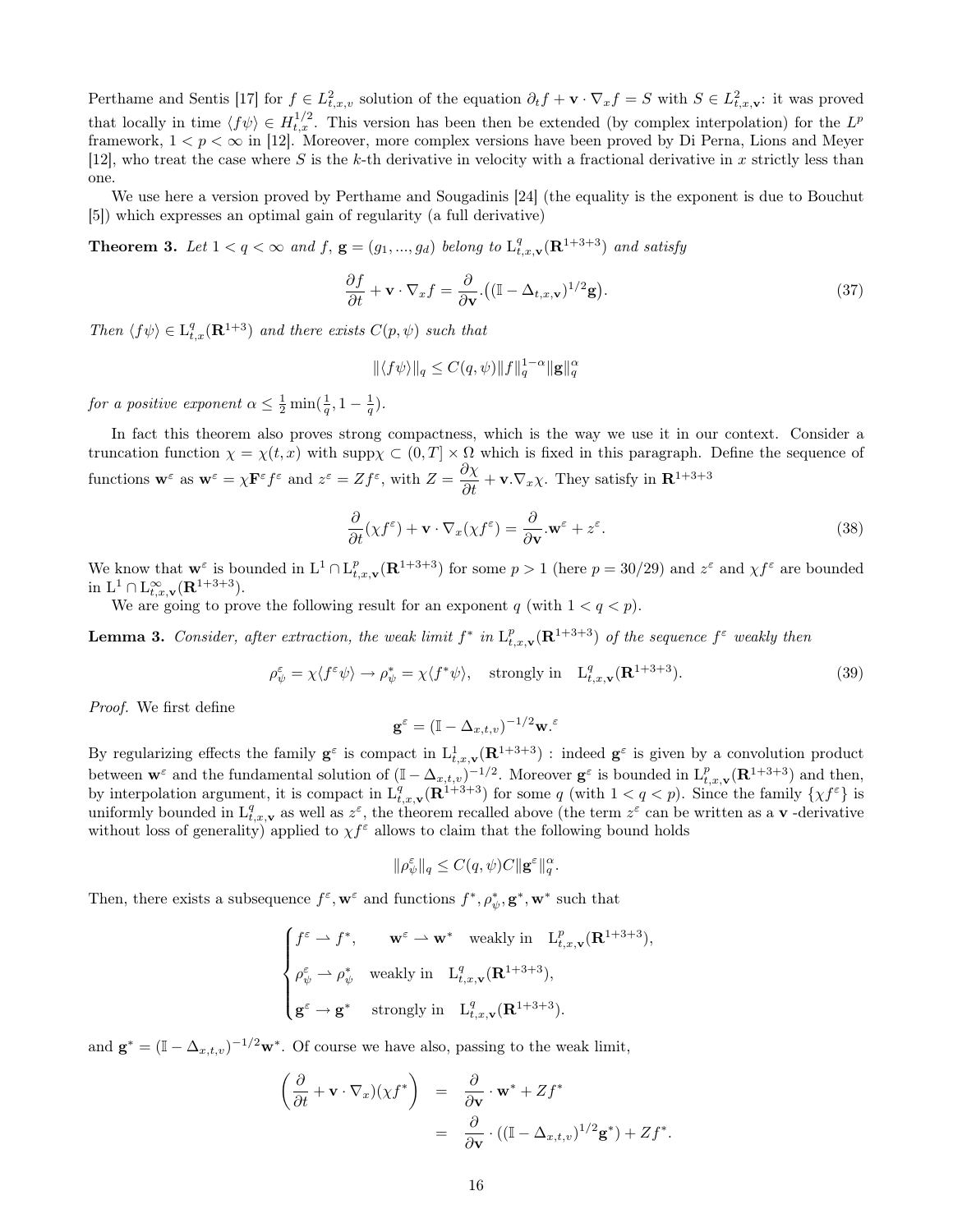We combine this with (38) and we get

$$
(\frac{\partial}{\partial t} + \mathbf{v} \cdot \nabla_x)[\chi f^{\varepsilon} - \chi f^*] = \frac{\partial}{\partial \mathbf{v}} \cdot ((\mathbb{I} - \Delta_{x,t,v})^{1/2} (\mathbf{g}^{\varepsilon} - \mathbf{g}^*)) + Z(f^{\varepsilon} - f^*).
$$

And according to the previous theorem (the term  $Z(f^{\varepsilon}-f^*)$  can be written as a **v**-derivative also) once again we see that

$$
\|\chi\langle f^{\varepsilon}\psi\rangle - \chi\langle f^*\psi\rangle\|_q \leq C(q,\psi) \cdot \|\mathbf{g}^{\varepsilon} - \mathbf{g}^*\|_q^{\alpha} \|f^{\varepsilon} - f^*\|_q^{(1-\alpha)}
$$

That is to say, the property (39) holds.

## References

- [1] Acheritogaray, M. and Degond, P. and Frouvelle, A. and Liu J.-G. Kinetic formulation and global existence for the Hall-Magneto-hydrodynamics system. Kinetic and Related Models 4,  $N^{\circ}$  4, p. 901–918 (2011).
- [2] Blum J. Numerical simulation and optimal control in plasma physics with application to Tokamaks. Wiley/Gauthier-Vilars Series in Modern Applied Mathematics, (1989).
- [3] Braginskii S.I. Transport Processes in a Plasma. In Reviews of Plasma Physics, Vol.1, Consultants Bureau, New York, p. 205–311 (1965).
- [4] Brezis, H. and Golse, F. and Sentis, R. Analyse asymptotique de l'équation de Poisson couplée à la relation de Boltzmann. Quasi-neutralité dans les plasmas. Note C. R. Ac. Sciences, série I, Paris, 321, p. 953–959 (1995).
- [5] Bouchut, F. and Golse, F. and Pulvirenti, M. Kinetic equations and asymptotic theory. Series in Appl. Math., Gauthiers-Villars, (2000).
- [6] Cercignani, C. and Illner R. and Pulvirenti, M. The mathematical theory of dilute gases. Applied Math. Sciences 106, Springer–Verlag, Berlin (1994).
- [7] Chen, F. Introduction to plasma physics and controlled fusion. Springer New-York (1984).
- [8] Crispel, P. and Degond, P. and Vignal, M.H. Quasi-neutral fluid models for current-carrying plasmas. Journal of Computational Physics, 205, Issue 2, p. 408–438 (2005).
- [9] Dautray, R. and Lions, J.-L. Mathematical analysis and numerical methods for sciences and technology. Springer (1990).
- [10] Després, B. and Sart, R. Reduced resistive MHD in Tokamaks with general density, M2AN (online) february 2012.
- [11] DiPerna, R. J. and Lions, P.-L. Global weak solutions of Vlasov-Maxwell systems. Comm. Pure Appl. Math. 42, p. 729–757, (1989).
- [12] DiPerna, R. J. and Lions, P.-L. and Meyer, Y. Lp regularity of velocity averages. Annales de l'Institut HenriPoincaré. Analyse non linéaire, 8,  $N^{\circ}$  3-4, p. 271–287, Elsevier (1991).
- [13] Evans, L. C. Partial Differential Equations. Graduate Studies in Mathematics, 19, American Mathematical Society (1998).
- [14] Freidberg, J. Plasma physics and fusion energy. Cambridge (2007).
- [15] Gerbeau, J.F. and Le Bris, C. and Lelièvre T., Mathematical methods for the magnetohydrodynamics of liquid metals, Oxford University Press, USA (2006).
- [16] Ghendrih, P. and Hauray, M. and Nouri, A. Derivation of a gyrokinetic model. Existence and uniqueness of specific stationary solution. Kinetic and Related Models  $2$ ,  $N^{\circ}$  4, p. 707–725 (2009).
- [17] Golse, F. and Lions, P.-L. and Perthame, B. and Sentis, R. Regularity of the moments of the solution of a transport equation. J. Funct. Anal. 76, p. 110–125, (1988).
- [18] Han Kwan, D. Quasineutral limit of the Vlasov-Poisson system with massless electrons. Comm. Partial Differential Equations, 36, p. 1385–1425 (2011).

 $\Box$ 

.